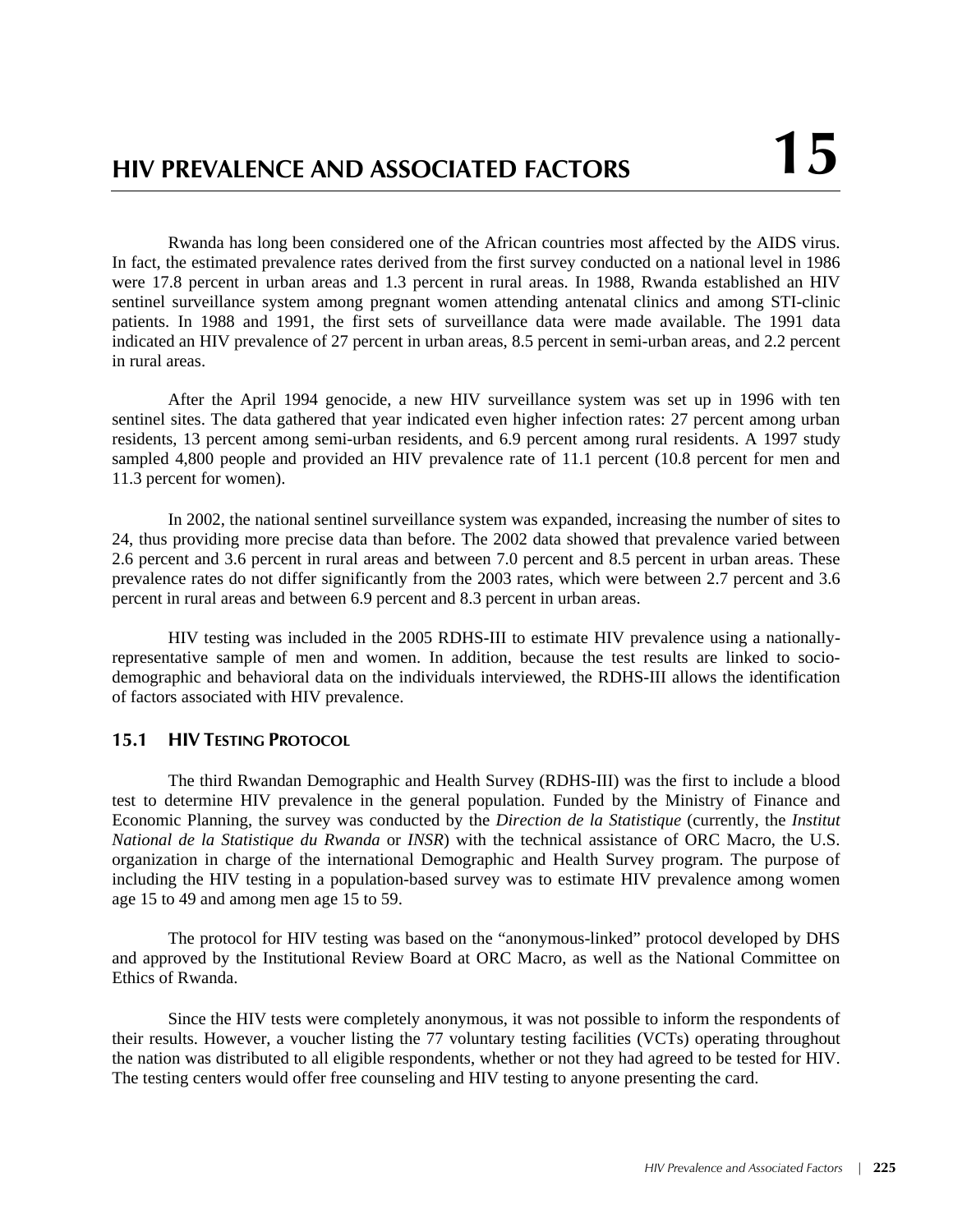The blood drawing for the HIV test was conducted among the 5,322 households selected for the male survey. Blood was drawn from men age 15 to 59 and women 15 to 49 who had voluntarily accepted the testing.

#### **Training of the survey interviewers**

Those responsible for the survey at the INSR, in collaboration with the technical team, recruited 95 people to collect the data during the main survey. Among these, 63 were medically qualified to draw blood. A four-week training workshop covering all aspects of the survey was conducted from January 21 to February 21, 2005. The program included a detailed explanation of the survey questionnaire contents, a presentation of interviewing techniques, instructions on how to fill out the questionnaire form, and training in taking anthropometric measurements. The training included lectures and practice interviews, both in class and in the field. Each trainee conducted at least five interviews during the workshop.

A special one-week training session was organized for the people in charge of administering the tests for anemia and HIV. The training dealt with the procedure for obtaining voluntary consent, techniques used for blood drawing, the use of the HemoCue for anemia, referral procedures for those needing treatment for anemia, and referral procedures for VCT facilities. In addition, the session included procedures for handling and storing blood specimens on filter paper prior to their transport to the *Laboratoire National de Référence* (LNR), as well as the procedure for the disposal of bio-contaminated waste. The training also included a detailed presentation on the transfer of dried blood spots from the field to the laboratory. All the office and laboratory staff involved in testing participated in this phase of the training, as did all the field workers. The LNR agents were trained in how to record the test results and how to return these to the INSR once the survey activities were completed.

One-half day was devoted to informing the RDHS-III personnel about the AIDS epidemic, including the means of prevention and the reasons for including the HIV test in the survey. Issues of stigmatization, misconceptions, and confidentiality were touched on during the training. An additional day was devoted to training the team leaders and field editors how to observe field interviews, edit questionnaires that had been filled out, and monitor the blood draw. At the end of the workshop, the field workers were divided into 15 teams, each consisting of a team leader, a field editor, three female interviewers (one of whom was a health technician) and one male interviewer (also a health technician).

#### **Data collection**

The data collection began on February 28, 2005 in the districts of the city of Kigali. Starting in the capital city allowed close monitoring of the teams before they continued the survey in the other regions of the country. After two weeks, all the teams—with the exception of two assigned to work in Kigali—were sent out to their respective districts. The data collection was completed on July 13, 2005.

The blood used for HIV testing was obtained using the same finger prick as the anemia test and was collected on filter paper. A label with a bar code was attached to each paper. A second label with the same bar code was attached to the corresponding household questionnaire next to the line indicating the consent of the person tested. A third label with the same bar code was attached to the laboratory transmission slip. The specimens were dried for a minimum of 24 hours in a box containing humidityabsorbing desiccants. The next day each specimen was closed in a Ziploc bag with desiccants and a humidity indicator. The individual bags preserved the specimens until they could be transferred to the INSR in Kigali where they were verified and recorded before being transferred to the LNR.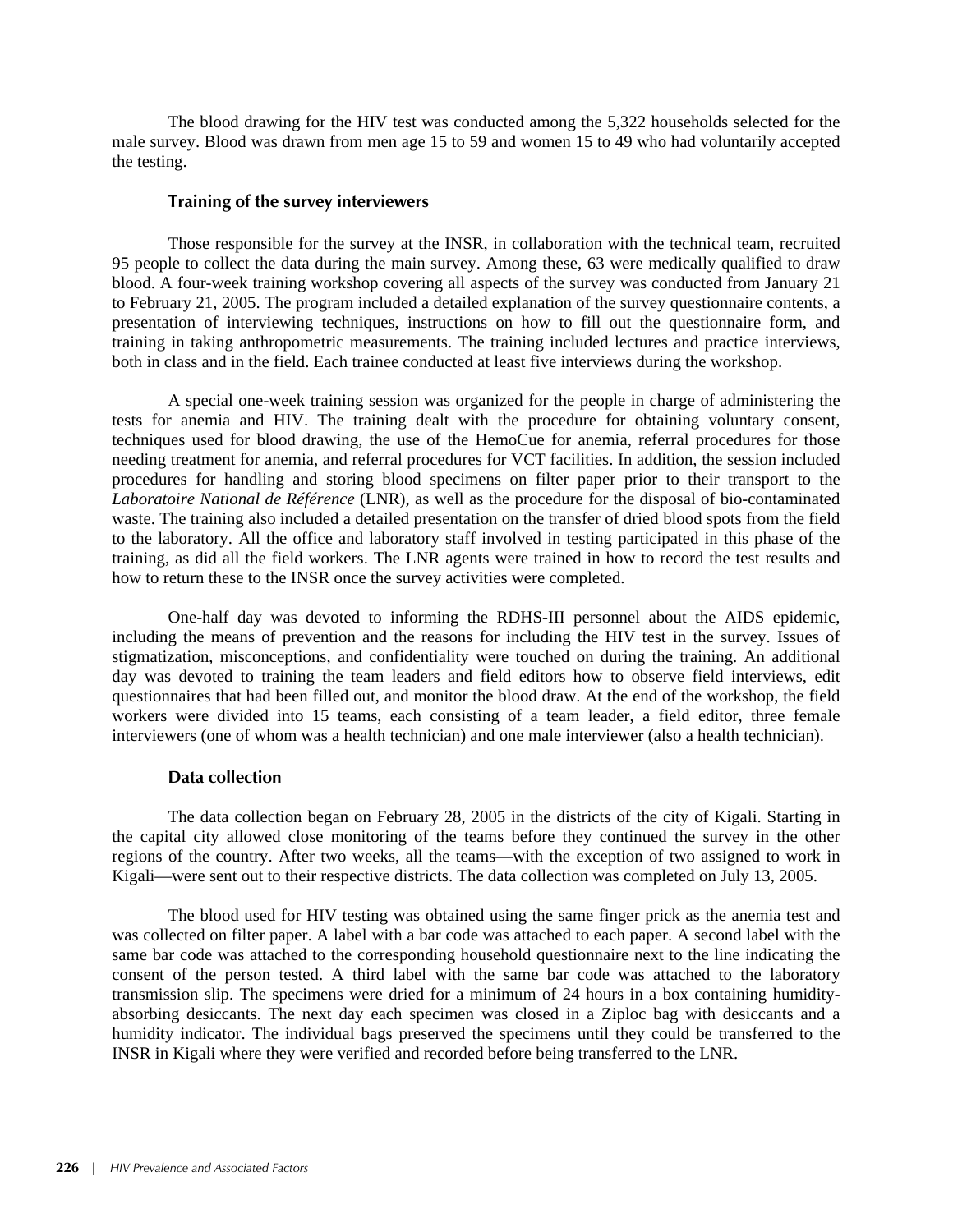#### **HIV testing procedure**

The LNR was responsible for testing the dried blood spot specimens for HIV antibodies and for the delivery of results to the INSR. The algorithm that was used consisted of testing the specimens with ELISA 1 (Vironostika HIV Uniform II Plus 0 Version 3.3 from Biomerieux BV). This ELISA is the third generation of Sandwich type, which allows the detection of HIV-1, HIV-2, and HIV-1 Group 0. As a highly sensitive detection system, it was used in the first round of testing. Any specimen that presented an optic density (OD) less than the threshold value (T) was considered negative; all above the threshold were considered positive.

The specimens found to be positive using ELISA 1 (Vironostika), as well as 10 percent of the negative samples, were subsequently analyzed with a second ELISA test: Enzygnost Anti-HIV ½ Plus from Dade Behring AG. This ELISA 2 test was used as confirmation because of its specificity in detecting HIV-1 and HIV-2. The antigens used were recombinant proteins. The results were automatically calculated using the ELISA program developed by Dynex Technologies.

All specimens that tested positive using both ELISA 1 and 2 were declared positive. Any discordant results underwent a third test: HIV Blot 2.2.

### **Data processing and delivery of results**

The LNR was provided with the CSPro program developed by ORC Macro and designed especially for the HIV-testing algorithm. As data were entered, the program automatically calculated all entries (number of blood tests, number of positives and negatives according to the different test kits used). Throughout the survey, the LNR furnished the INSR and ORC Macro with aggregated results to monitor the testing process and to detect any abnormal results.

Each specimen transferred to the LNR was identified by a bar code and only this code was entered into the CSPro program with the test results. This confidential file remained the responsibility of the LNR until the end of the survey. Once data entry was complete, and the data files at the INSR had been cleaned and the data had been weighted, a data file was prepared at LNR containing only weighting factors of the respondents (gender, age, residence, marriage status) and was compared with the file at the INSR to verify coherence of the two data banks. to guarantee anonymity, any information allowing identification of the respondents (by cluster or household number) were deleted before merging the two files. The files were then merged to calculate the sociodemographic and behavioral indicators of HIV prevalence.

#### **Internal quality control**

Each blood test was recorded in the lab workers' notebooks. Each entry included the date, the name of the technician conducting the test, and the test used with its lot number and expiration date. The LNR used its usual internal control mechanism to monitor the testing: each slide was incorporated into an aliquot (HIV+ or HIV-) and frozen to -70 degrees centigrade. Of the 10 percent negative specimens that were tested, 100 percent proved negative.

### **External quality control**

Since 2001 the LNR has participated in a program of external quality control. This consists of putting HIV antibodies on a coded panel that is sent to an external monitor. The monitoring for the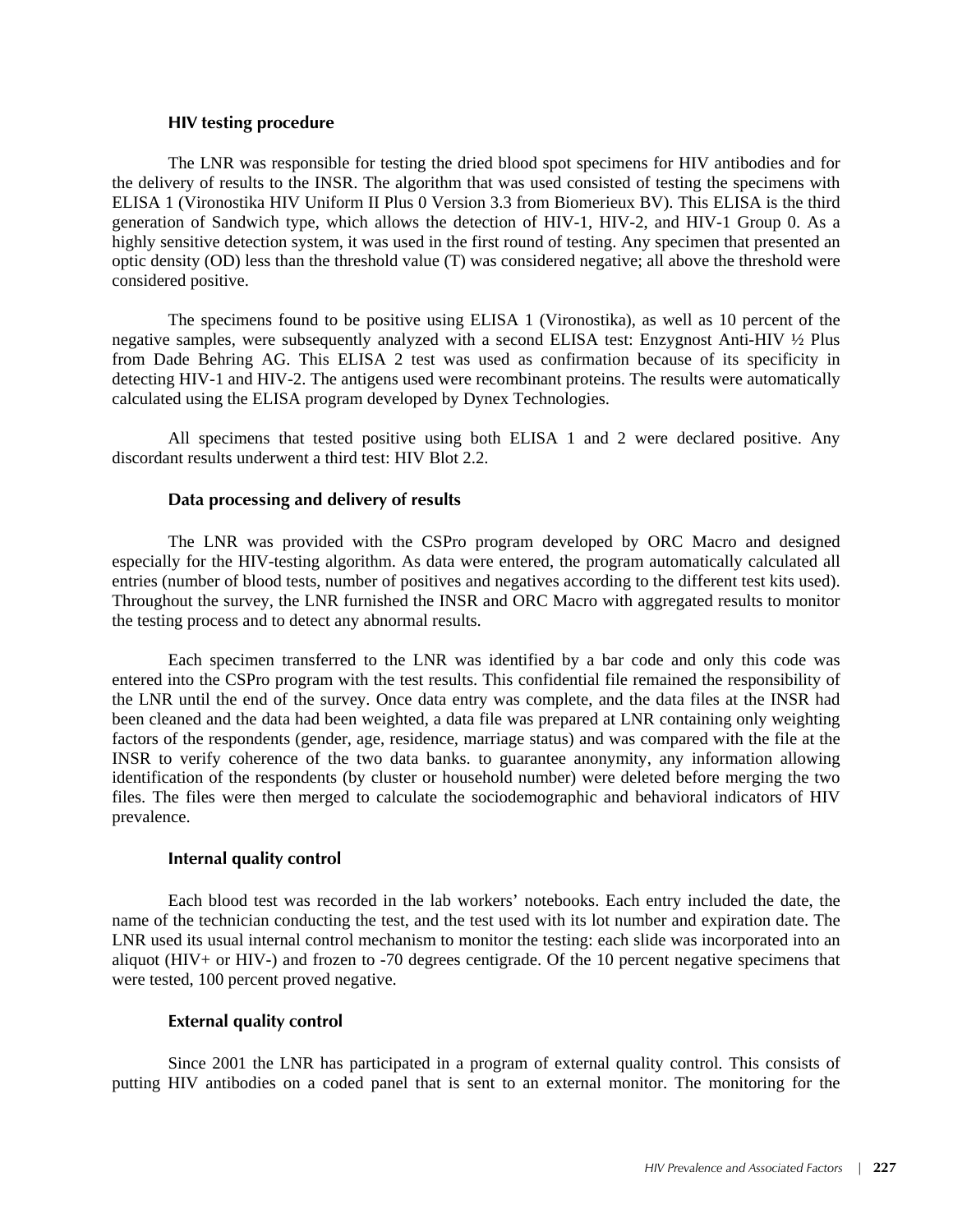RDHS-III specimens was done by the Centers for Disease Control and Prevention (CDC) in Atlanta; 100 percent of the negative control samples tested negative.

# **15.2 COVERAGE OF HIV TESTING**

Table 15.1 shows coverage rates for the HIV test among women age 15-49 and men age 15-59 grouped by residence (province and urban-rural), along with the reasons for which the blood draw was not conducted.

Overall, 96.5 percent of eligible respondents provided blood for the HIV test, 1.5 percent refused to have blood drawn, and 1.7 percent were absent, the great majority of whom (1.5 percent) were also absent during the interview. The results showed higher coverage in rural areas than in urban areas (97.4 percent versus 93.6 percent). The higher coverage level among rural residents holds true for both sexes: in rural areas 97.7 percent of women and 97.1 percent of men accepted being tested while in urban areas 95.8 percent of women and 91.0 percent of men were tested.

#### Table 15.1 Coverage of HIV testing by residence and province

Percent distribution of women age 15-49 and men age 15-59 eligible for HIV testing by testing status, according to residence and province (unweighted), Rwanda 2005

| <b>Testing</b>        |       | Residence |             |       | Province |       |       |        |
|-----------------------|-------|-----------|-------------|-------|----------|-------|-------|--------|
| status                | Urban | Rural     | Kigali city | South | West     | North | East  | Total  |
| <b>Women 15-49</b>    |       |           |             |       |          |       |       |        |
| <b>Tested</b>         | 95.8  | 97.7      | 94.2        | 98.4  | 96.2     | 96.7  | 99.4  | 97.3   |
| Refused               | 2.3   | 0.7       | 3.1         | 0.5   | 1.6      | 1.0   | 0.1   | 1.1    |
| Absent for testing    | 1.5   | 1.4       | 2.0         | 0.8   | 1.9      | 2.3   | 0.6   | 1.4    |
| Interviewed in survey | 0.2   | 0.1       | 0.3         | 0.1   | 0.0      | 0.2   | 0.3   | 0.2    |
| Not interviewed       | 1.3   | 1.3       | 1.7         | 0.7   | 1.9      | 2.1   | 0.2   | 1.3    |
| Other/missing         | 0.4   | 0.2       | 0.7         | 0.3   | 0.3      | 0.0   | 0.0   | 0.2    |
| Total                 | 100.0 | 100.0     | 100.0       | 100.0 | 100.0    | 100.0 | 100.0 | 100.0  |
| Unweighted number     | 1,339 | 4,498     | 687         | 1,431 | 1,533    | 938   | 1,248 | 5,837  |
| Men 15-59             |       |           |             |       |          |       |       |        |
| <b>Tested</b>         | 91.0  | 97.1      | 87.3        | 96.7  | 95.8     | 96.6  | 98.7  | 95.6   |
| Refused               | 5.4   | 0.8       | 7.9         | 1.1   | 1.5      | 0.8   | 0.4   | 1.9    |
| Absent for testing    | 2.8   | 1.8       | 3.8         | 1.6   | 2.4      | 2.5   | 0.7   | 2.1    |
| Interviewed in survey | 0.4   | 0.2       | 0.6         | 0.2   | 0.1      | 0.3   | 0.2   | 0.2    |
| Not interviewed       | 2.4   | 1.7       | 3.2         | 1.4   | 2.4      | 2.2   | 0.6   | 1.8    |
| Other/missing         | 0.8   | 0.3       | 1.1         | 0.6   | 0.3      | 0.1   | 0.2   | 0.4    |
| Total                 | 100.0 | 100.0     | 100.0       | 100.0 | 100.0    | 100.0 | 100.0 | 100.0  |
| Unweighted number     | 1,183 | 3,776     | 659         | 1,180 | 1,274    | 769   | 1,077 | 4,959  |
| <b>Total</b>          |       |           |             |       |          |       |       |        |
| <b>Tested</b>         | 93.6  | 97.4      | 90.8        | 97.6  | 96.0     | 96.7  | 99.1  | 96.5   |
| Refused               | 3.8   | 0.7       | 5.4         | 0.8   | 1.6      | 0.9   | 0.2   | 1.5    |
| Absent for testing    | 2.1   | 1.6       | 2.9         | 1.1   | 2.1      | 2.4   | 0.6   | 1.7    |
| Interviewed in survey | 0.3   | 0.1       | 0.4         | 0.1   | 0.0      | 0.2   | 0.3   | 0.2    |
| Not interviewed       | 1.8   | 1.5       | 2.5         | 1.0   | 2.1      | 2.2   | 0.4   | 1.5    |
| Other/missing         | 0.6   | 0.3       | 0.9         | 0.5   | 0.3      | 0.1   | 0.1   | 0.3    |
| Total                 | 100.0 | 100.0     | 100.0       | 100.0 | 100.0    | 100.0 | 100.0 | 100.0  |
| Unweighted number     | 2,522 | 8,274     | 1,346       | 2,611 | 2,807    | 1,707 | 2,325 | 10,796 |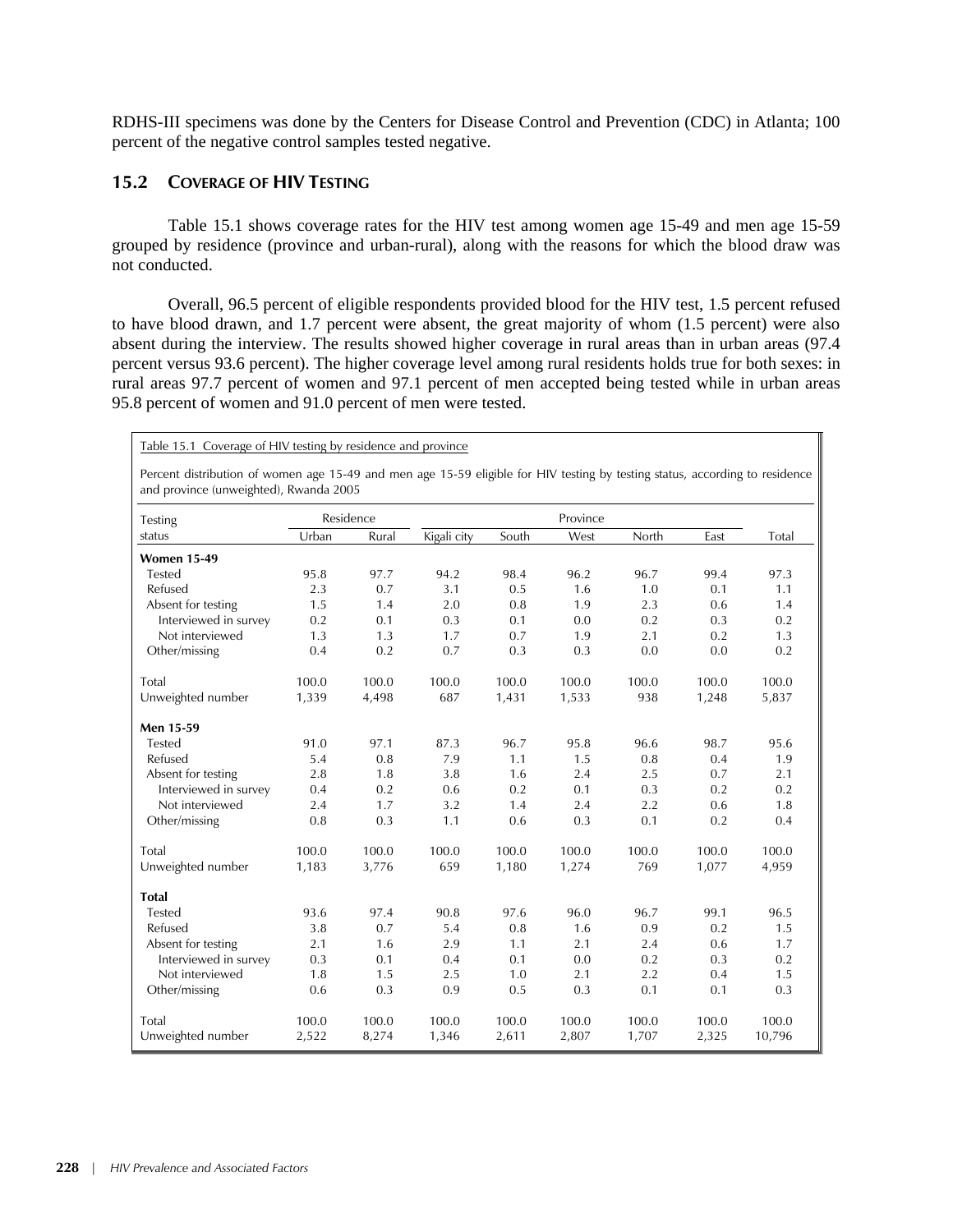The following four categories explain the cases in which the blood draw for the test did not take place.

- Those who refused to have blood drawn (in total, 1.5 percent). Urban male residents account for the highest level of refusal (5.4 percent) while rural female residents account for the lowest level  $(0.7$  percent).
- Those who responded to the survey but were not at home when blood was drawn: 0.3 percent of urban residents and 0.1 percent of rural residents. In all, 0.2 percent of respondents were absent during the blood draw.
- Those who were not at home for the survey interview or the blood test: 1.8 percent in urban areas and 1.5 percent in rural areas.
- Those who were not tested for other reasons (such as inability to give informed consent or technical difficulties in drawing blood): 0.6 percent among urban residents and 0.3 percent among rural residents.

Table 15.2 shows coverage rates of the HIV test according to age, education level, and household wealth quintile. Overall, these results show few significant differences in the HIV test coverage by sociodemographic characteristics, for either women or men. The proportion of women who participated in the HIV testing varied from 96.1 percent among those age 15 to 19 to 98.8 percent among those age 40 to 44. There were minimal differences according to household wealth; these varied from 94.5 percent among women in wealthier households to 98.1 percent among women in the second quintile. Education levels showed little difference in participation, varying from 96.3 percent among women having at least secondary education to 97.5 percent among those who attended only primary school.

The coverage rates among men ranged from 92.2 percent among those age 30-34 to 98.5 percent among those age 50-54. As with women, men in the wealthiest households have the lowest participation rates (90.9 percent) while men in the poorest households have the highest rates (97.9 percent). Distributed by the level of education, coverage among male respondents shows a clear difference from female respondents, although the difference is minimal (92.4 percent among those with secondary education or higher and 96.6 percent among those with only primary school).

Tables A.5 and A.6 in Appendix A show participation rates distributed according to background characteristics of the respondents. Overall, analysis of these rates shows no systematic relation between participation in the test and variables associated with higher risk of HIV infection. These results indicate that the estimated prevalence rates from the 2005 RDHS-III provide an unbiased measure of HIV prevalence in the general population.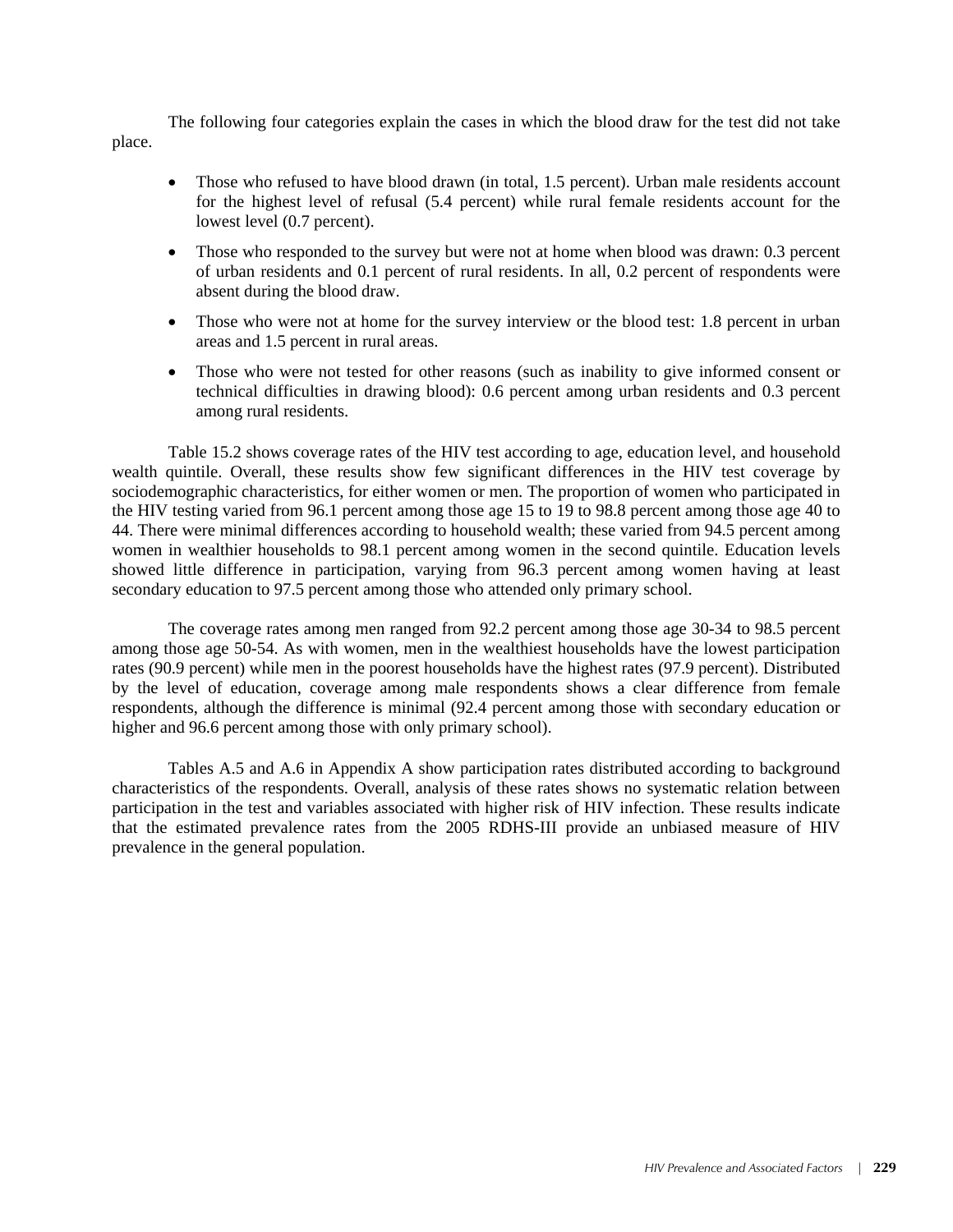#### Table 15.2 Coverage of HIV testing by background characteristics

Percent distribution of women age 15-49 and men age 15-59 eligible for HIV testing by testing status, according to background characteristics (unweighted), Rwanda 2005

|                              |                          | Tested                    |                          | Refused                   |                          | Absent for testing        |                          | Other/missing      |       |                      |
|------------------------------|--------------------------|---------------------------|--------------------------|---------------------------|--------------------------|---------------------------|--------------------------|--------------------|-------|----------------------|
| Background<br>characteristic | Interviewed<br>in survey | <b>Not</b><br>interviewed | Interviewed<br>in survey | <b>Not</b><br>interviewed | Interviewed<br>in survey | <b>Not</b><br>interviewed | Interviewed<br>in survey | Not<br>interviewed | Total | Unweighted<br>number |
|                              |                          |                           |                          |                           | <b>WOMEN</b>             |                           |                          |                    |       |                      |
| Age                          |                          |                           |                          |                           |                          |                           |                          |                    |       |                      |
| 15-19                        | 96.1                     | 0.1                       | 1.2                      | 0.1                       | 0.1                      | 2.2                       | 0.1                      | 0.1                | 100.0 | 1,372                |
| $20 - 24$                    | 96.4                     | 0.2                       | 0.7                      | 0.3                       | 0.4                      | 1.6                       | 0.2                      | 0.3                | 100.0 | 1,178                |
| 25-29                        | 96.3                     | 0.7                       | 1.4                      | 0.5                       | 0.1                      | $0.7\,$                   | 0.2                      | 0.1                | 100.0 | 870                  |
| 30-34                        | 98.5                     | 0.1                       | 0.7                      | 0.2                       | 0.0                      | 0.1                       | 0.0                      | 0.2                | 100.0 | 824                  |
| 35-39                        | 96.7                     | 0.2                       | 1.6                      | 0.2                       | 0.2                      | 1.2                       | 0.0                      | 0.0                | 100.0 | 570                  |
| 40-44                        | 98.8                     | 0.2                       | $0.0\,$                  | 0.2                       | 0.0                      | 0.9                       | $0.0\,$                  | 0.0                | 100.0 | 561                  |
| 45-49                        | 98.1                     | 0.4                       | 0.0                      | 0.0                       | 0.0                      | 1.3                       | 0.0                      | 0.2                | 100.0 | 462                  |
| <b>Education</b>             |                          |                           |                          |                           |                          |                           |                          |                    |       |                      |
| No education                 | 96.6                     | 0.5                       | 0.5                      | 0.2                       | 0.2                      | 2.1                       | 0.0                      | 0.0                | 100.0 | 1,312                |
| Primary                      | 97.5                     | $0.2\,$                   | $0.8\,$                  | 0.1                       | $0.2\,$                  | 1.1                       | 0.1                      | 0.2                | 100.0 | 3,298                |
| Secondary or higher          | 96.3                     | $0.2\,$                   | 1.5                      | 0.5                       | 0.2                      | 0.9                       | 0.2                      | 0.2                | 100.0 | 1,227                |
| <b>Wealth quintile</b>       |                          |                           |                          |                           |                          |                           |                          |                    |       |                      |
| Lowest                       | 97.8                     | 0.2                       | 0.3                      | $0.2\,$                   | 0.0                      | 1.3                       | 0.1                      | 0.2                | 100.0 | 1,178                |
| Second                       | 98.1                     | 0.4                       | $0.2\,$                  | 0.0                       | 0.1                      | 1.1                       | 0.1                      | 0.1                | 100.0 | 1,138                |
| Middle                       | 97.5                     | 0.1                       | 0.7                      | 0.3                       | 0.2                      | 1.3                       | 0.0                      | 0.0                | 100.0 | 1,031                |
| Fourth                       | 97.7                     | 0.1                       | $0.5\,$                  | 0.1                       | 0.1                      | 1.3                       | 0.2                      | 0.1                | 100.0 | 1,156                |
| Highest                      | 94.5                     | 0.4                       | 2.4                      | 0.4                       | 0.4                      | 1.4                       | 0.1                      | 0.3                | 100.0 | 1,334                |
| Total                        | 97.0                     | 0.2                       | 0.9                      | 0.2                       | 0.2                      | 1.3                       | 0.1                      | 0.1                | 100.0 | 5,837                |
|                              |                          |                           |                          |                           |                          |                           |                          |                    |       |                      |
|                              |                          |                           |                          |                           | <b>MEN</b>               |                           |                          |                    |       |                      |
| Age                          |                          |                           |                          |                           |                          |                           |                          |                    |       |                      |
| 15-19                        | 95.6                     | 0.2                       | 1.1                      | 0.4                       | 0.0                      | 2.4                       | 0.1                      | 0.3                | 100.0 | 1,109                |
| $20 - 24$                    | 95.3                     | 0.3                       | 1.8                      | 0.0                       | 0.3                      | 1.8                       | 0.1                      | 0.3                | 100.0 | 982                  |
| 25-29                        | 94.9                     | 0.6                       | 1.5                      | 0.6                       | 0.4                      | 1.5                       | 0.0                      | 0.4                | 100.0 | 668                  |
| 30-34                        | 92.2                     | 0.4                       | 3.3                      | 0.7                       | 0.7                      | 2.2                       | 0.0                      | 0.4                | 100.0 | 540                  |
| 35-39                        | 95.3                     | 0.2                       | 1.6                      | 0.5                       | 0.0                      | 2.0                       | 0.2                      | 0.2                | 100.0 | 443                  |
| 40-44                        | 95.3                     | 0.0                       | 1.2                      | 0.5                       | 0.2                      | 2.1                       | 0.0                      | 0.7                | 100.0 | 422                  |
| 45-49                        | 97.7                     | 0.3                       | 0.8                      | 0.3                       | 0.0                      | 0.8                       | $0.0\,$                  | 0.3                | 100.0 | 384                  |
| 50-54                        | 98.5                     | $0.0\,$                   | 0.4                      | 0.0                       | 0.0                      | 0.8                       | 0.4                      | 0.0                | 100.0 | 265                  |
| 55-59                        | 95.9                     | 0.7                       | 2.1                      | 0.0                       | 0.0                      | 0.7                       | 0.0                      | 0.7                | 100.0 | 146                  |
| <b>Education</b>             |                          |                           |                          |                           |                          |                           |                          |                    |       |                      |
| No education                 | 95.1                     | 0.5                       | 1.1                      | 0.1                       | 0.0                      | 2.8                       | 0.0                      | 0.5                | 100.0 | 852                  |
| Primary                      | 96.6                     | $0.2\,$                   | 1.1                      | 0.2                       | 0.2                      | 1.4                       | 0.0                      | 0.3                | 100.0 | 2,963                |
| Secondary or higher          | 92.4                     | 0.4                       | $3.0\,$                  | $0.9\,$                   | 0.4                      | 2.3                       | 0.3                      | 0.3                | 100.0 | 1,144                |
| <b>Wealth quintile</b>       |                          |                           |                          |                           |                          |                           |                          |                    |       |                      |
| Lowest                       | 97.9                     | $0.0\,$                   | 0.5                      | 0.1                       | $0.0\,$                  | 1.3                       | $0.2\,$                  | $0.0\,$            | 100.0 | 838                  |
| Second                       | 96.3                     | 0.1                       | $0.5\,$                  | 0.1                       | 0.1                      | $2.0\,$                   | 0.0                      | $0.8\,$            | 100.0 | 845                  |
| Middle                       | 96.4                     | 0.3                       | 0.7                      | 0.4                       | 0.3                      | 1.7                       | 0.0                      | 0.1                | 100.0 | 951                  |
| Fourth                       | 97.1                     | 0.3                       | 1.1                      | 0.1                       | 0.0                      | 1.1                       | 0.0                      | 0.4                | 100.0 | 1,031                |
| Highest                      | 90.9                     | 0.5                       | 3.9                      | $0.8\,$                   | $0.5\,$                  | 2.8                       | 0.2                      | 0.4                | 100.0 | 1,294                |
| Total                        | 95.3                     | $0.3\,$                   | 1.6                      | $0.3\,$                   | $0.2\,$                  | $1.8\,$                   | 0.1                      | 0.3                | 100.0 | 4,959                |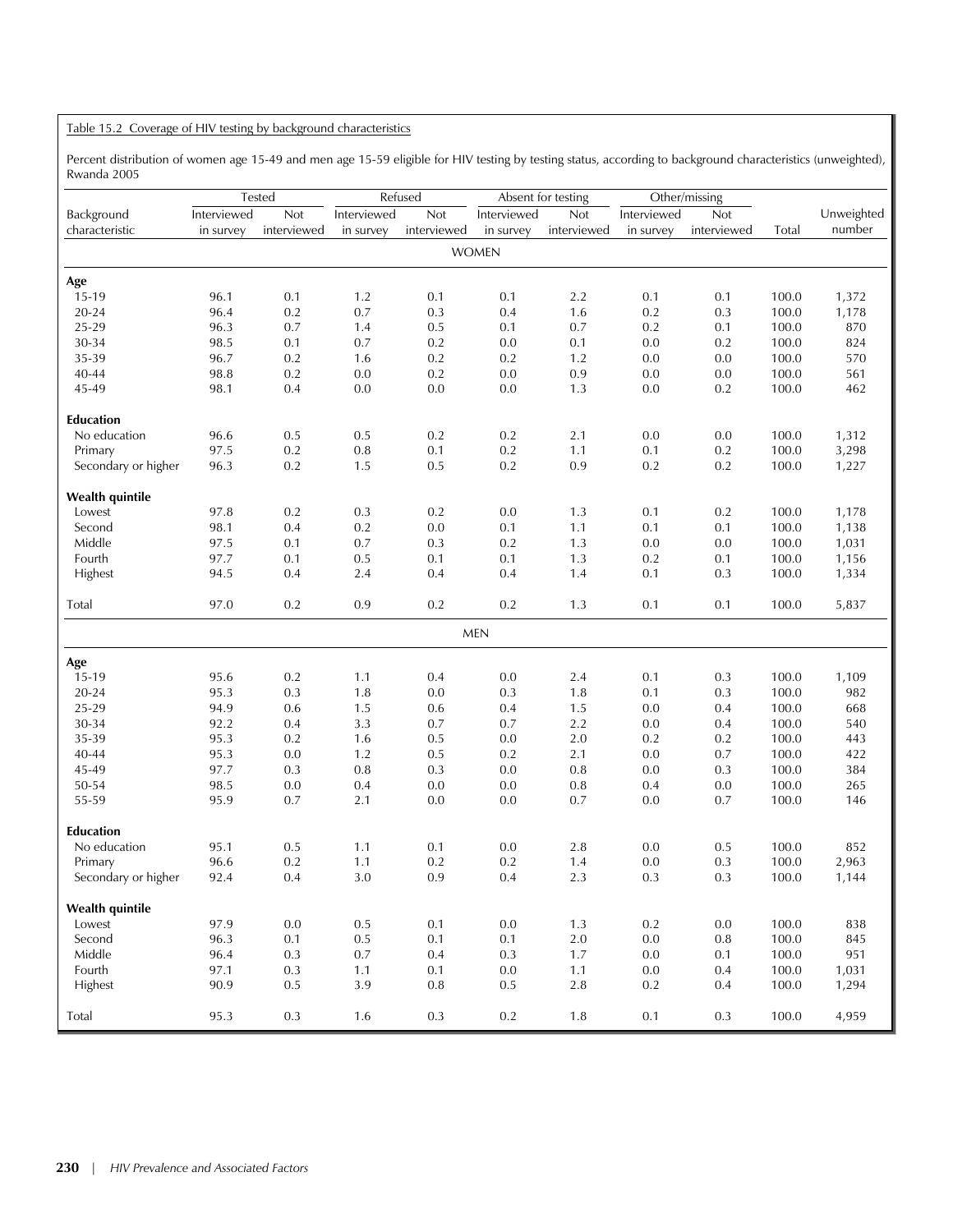# **15.3 HIV PREVALENCE**

#### **15.3.1 HIV Prevalence Distribution According to Sociodemographic Variables**

According to the 2005 RDHS-III, HIV prevalence in the Rwandan population age 15-49 is 3 percent (Table 15.3). HIV prevalence among women age 15-49 (3.6 percent) is higher than that of men in the same age group (2.3 percent). The infection ratio between women and men is therefore equal to 1.6, which means that 160 women are infected for every 100 men.

| Table 15.3 HIV prevalence by age                                                    |                            |        |                            |        |                            |        |  |
|-------------------------------------------------------------------------------------|----------------------------|--------|----------------------------|--------|----------------------------|--------|--|
| Percentage HIV positive among women age 15-49 and men age 15-59 by age, Rwanda 2005 |                            |        |                            |        |                            |        |  |
|                                                                                     | Women 15-49                |        | Men 15-59                  |        | Total                      |        |  |
| Age                                                                                 | Percentage<br>HIV positive | Number | Percentage<br>HIV positive | Number | Percentage<br>HIV positive | Number |  |
| $15-19$                                                                             | 0.6                        | 1,316  | 0.4                        | 1,087  | 0.5                        | 2,403  |  |
| $20 - 24$                                                                           | 2.5                        | 1,142  | 0.5                        | 939    | 1.6                        | 2,080  |  |
| $25 - 29$                                                                           | 3.4                        | 833    | 2.1                        | 628    | 2.9                        | 1,461  |  |
| 30-34                                                                               | 5.9                        | 806    | 4.2                        | 497    | 5.2                        | 1,303  |  |
| 35-39                                                                               | 6.9                        | 540    | 2.3                        | 432    | 4.8                        | 972    |  |
| $40 - 44$                                                                           | 6.3                        | 554    | 7.1                        | 401    | 6.6                        | 955    |  |
| 45-49                                                                               | 4.1                        | 464    | 5.3                        | 378    | 4.6                        | 842    |  |
| $50 - 54$                                                                           | na                         | na     | 1.7                        | 259    | na                         | na     |  |
| 55-59                                                                               | na                         | na     | 0.8                        | 143    | na                         | na     |  |
| <b>Total 15-49</b>                                                                  | 3.6                        | 5,656  | 2.3                        | 4,361  | 3.0                        | 10,016 |  |
| <b>Total 15-59</b>                                                                  | na                         | na     | 2.2                        | 4,763  | na                         | na     |  |
| $na = Not applicable$                                                               |                            |        |                            |        |                            |        |  |

Figure 15.1 shows that for both women and men, HIV prevalence increases with age. However, the highest prevalence among women is in the 35-39 age group (6.9 percent), whereas among men it is in the 40-44 age group (7.1 percent). Up until age 35-39, the proportion of infected women is higher than the proportion of infected men. Afterward, this pattern is reversed (at age 45-49, 5.3 percent of men are positive, compared with 4.1 percent of women).



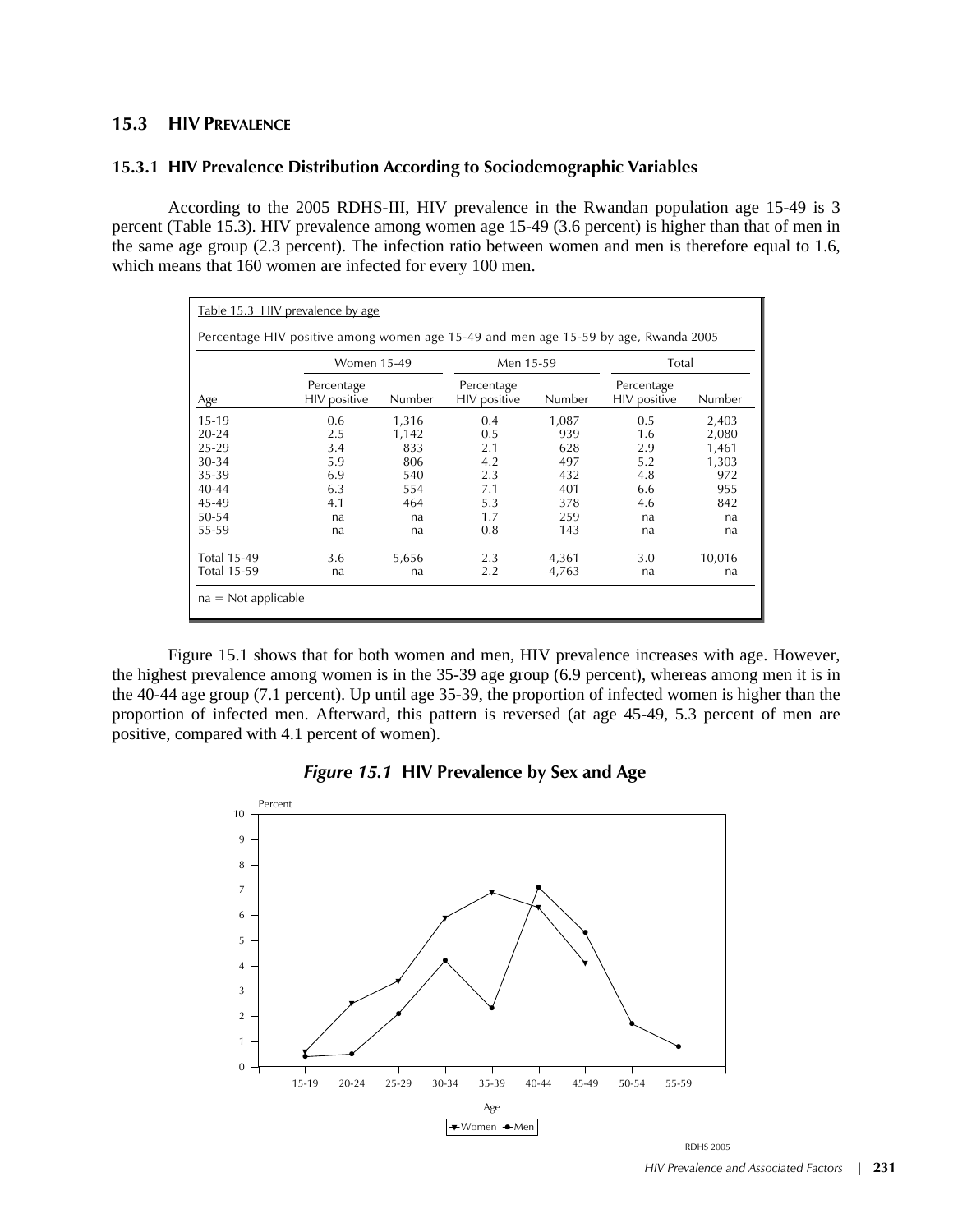Table 15.4 shows HIV prevalence according to sociodemographic characteristics. The prevalence rate is higher in urban areas than in rural areas (7.3 percent versus 2.2 percent). The differential is seen for both women and men: 8.6 percent versus 2.6 percent for women and 5.8 percent versus 1.6 percent for men.

Table 15.4 HIV prevalence by background characteristics

Percentage HIV positive among women and men age 15-49 who were tested, by background characteristics, Rwanda 2005

|                              | Women                      |        | Men                        |        | Total                      |        |
|------------------------------|----------------------------|--------|----------------------------|--------|----------------------------|--------|
| Background<br>characteristic | Percentage<br>HIV positive | Number | Percentage<br>HIV positive | Number | Percentage<br>HIV positive | Number |
| <b>Residence</b>             |                            |        |                            |        |                            |        |
| Urban                        | 8.6                        | 946    | 5.8                        | 774    | 7.3                        | 1,720  |
| Rural                        | 2.6                        | 4,710  | 1.6                        | 3,587  | 2.2                        | 8,297  |
| <b>Province</b>              |                            |        |                            |        |                            |        |
| Kigali city                  | 8.0                        | 556    | 5.2                        | 487    | 6.7                        | 1,043  |
| South                        | 3.1                        | 1,501  | 2.0                        | 1,126  | 2.7                        | 2,627  |
| West                         | 3.7                        | 1,406  | 2.4                        | 1,051  | 3.2                        | 2,458  |
| North                        | 2.6                        | 1,019  | 1.1                        | 773    | 2.0                        | 1,792  |
| East                         | 2.9                        | 1,173  | 2.1                        | 923    | 2.5                        | 2,096  |
| <b>Education</b>             |                            |        |                            |        |                            |        |
| No education                 | 3.3                        | 1,278  | 3.0                        | 716    | 3.2                        | 1,994  |
| Primary                      | 2.8                        | 3,251  | 1.8                        | 2,668  | 2.3                        | 5,919  |
| Secondary or higher          | 6.4                        | 1,127  | 3.2                        | 977    | 4.9                        | 2,104  |
| <b>Employment</b>            |                            |        |                            |        |                            |        |
| Currently working            | 4.0                        | 3,386  | 2.7                        | 2,209  | 3.5                        | 5,594  |
| Not currently working        | 3.0                        | 2,245  | 1.8                        | 2,127  | 2.4                        | 4,371  |
| <b>Wealth quintile</b>       |                            |        |                            |        |                            |        |
| I owest                      | 2.6                        | 1,204  | 1.3                        | 791    | 2.1                        | 1,994  |
| Second                       | 2.2                        | 1,193  | 1.7                        | 788    | 2.0                        | 1,981  |
| Middle                       | 3.6                        | 1,042  | 2.0                        | 881    | 2.9                        | 1,923  |
| Fourth                       | 3.4                        | 1,110  | 2.1                        | 892    | 2.8                        | 2,001  |
| Highest                      | 6.5                        | 1,108  | 4.1                        | 1,010  | 5.4                        | 2,117  |
| Religion                     |                            |        |                            |        |                            |        |
| Catholic                     | 3.9                        | 2,574  | 2.4                        | 2,201  | 3.2                        | 4,775  |
| Protestant                   | 3.3                        | 2,123  | 2.3                        | 1,423  | 2.9                        | 3,546  |
| Adventist                    | 2.5                        | 711    | 2.1                        | 531    | 2.3                        | 1,242  |
| Muslim                       | 11.4                       | 102    | 1.6                        | 87     | 6.9                        | 188    |
| Other/missing                | 3.2                        | 146    | 2.9                        | 119    | 3.1                        | 265    |
| Total                        | 3.6                        | 5,656  | 2.3                        | 4,361  | 3.0                        | 10,016 |

By province, HIV prevalence is higher in the city of Kigali than in the rest of the country. In Kigali, 8.0 percent of women are seropositive, while prevalence ranges from 2.6 percent in North province to 3.7 percent in West province. Among men, the prevalence in Kigali is estimated at 5.2 percent, while in the interior, it ranges from 1.1 percent in North province to 2.4 percent in West province.

Results by level of education show higher prevalence among women with at least secondary education (6.4 percent) compared with those with primary education (2.8 percent). Among men, as with women, the lowest prevalence is found among men who attended primary school (1.8 percent). However, the difference between men with no schooling and those with secondary or higher education is insignificant (3.0 percent versus 3.2 percent). HIV infection rates also vary by employment status. With women as with men, those who were employed at the time of the survey showed a slightly higher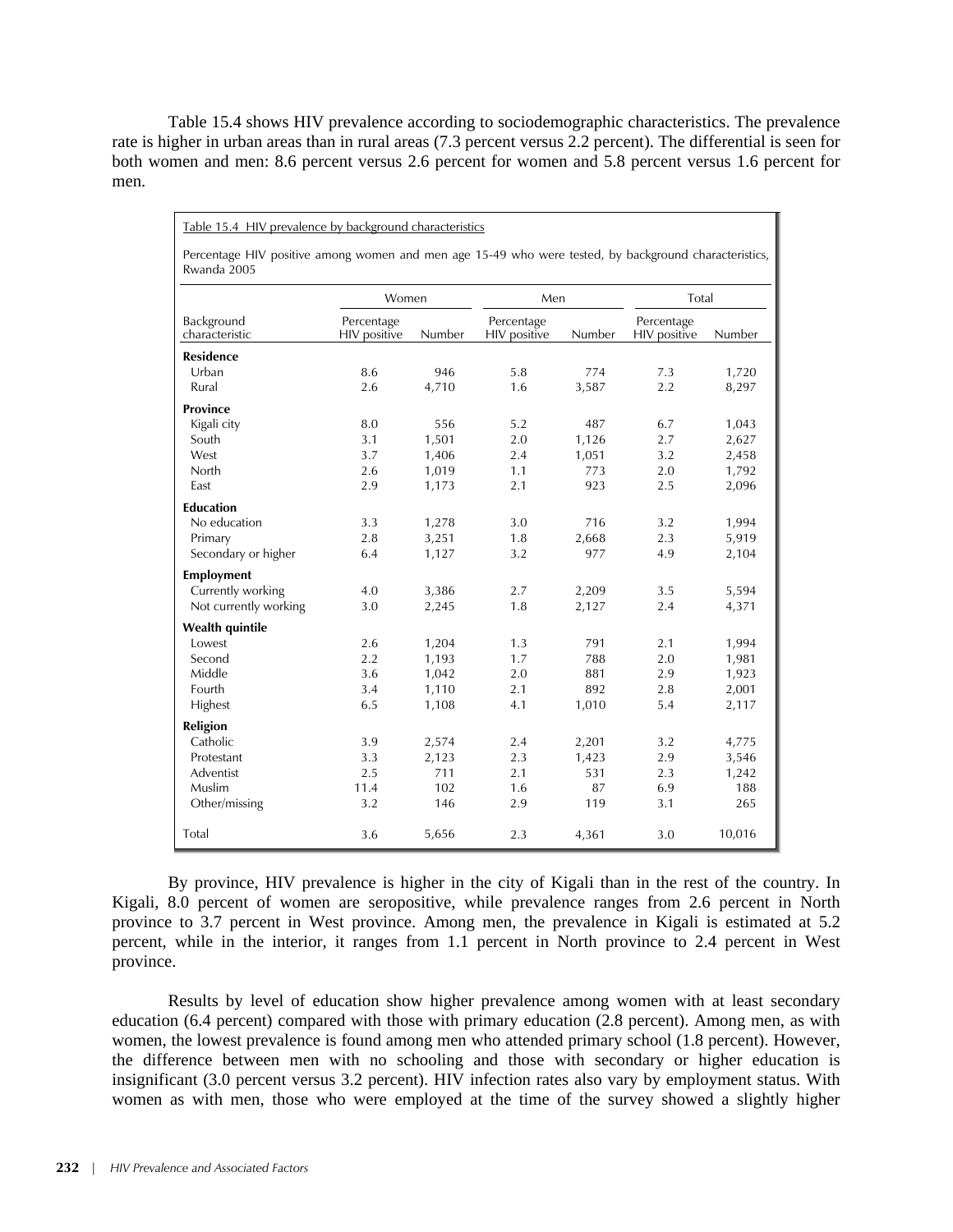prevalence than those who were not (4.0 percent versus 3.0 percent for women and 2.7 percent versus 1.8 percent for men).

Looking at household wealth, the highest HIV prevalence is found in the wealthiest quintile: 6.5 percent for women and 4.1 percent for men. By religion, prevalence ranges from 2.5 percent among Adventist women to 11.4 percent among Muslim women. For men, the differences are smaller, varying from 1.6 percent among Muslims to 2.4 percent among Catholics.

Table 15.5 shows HIV prevalence with 95 percent confidence intervals for certain background characteristics.

| Table 15.5 HIV prevalence and confidence intervals                                                                     |         |       |        |        |       |        |         |       |         |
|------------------------------------------------------------------------------------------------------------------------|---------|-------|--------|--------|-------|--------|---------|-------|---------|
| Percentage HIV positive among women and men age 15-49 and 95 % confidence intervals, by age and residence, Rwanda 2005 |         |       |        |        |       |        |         |       |         |
| Background                                                                                                             |         | Women |        |        | Men   |        |         | Total |         |
| characteristic                                                                                                         | $-2$ SD | Value | $+2SD$ | $-2SD$ | Value | $+2SD$ | $-2$ SD | Value | $+2$ SD |
| Age                                                                                                                    |         |       |        |        |       |        |         |       |         |
| 15-19                                                                                                                  | 0,2     | 0,6   | 1,1    | 0,0    | 0,4   | 0,8    | 0,2     | 0,5   | 0,9     |
| $20 - 24$                                                                                                              | 1,6     | 2,5   | 3,4    | 0,0    | 0,5   | 0,9    | 1,0     | 1,6   | 2,1     |
| $25 - 29$                                                                                                              | 2,1     | 3,4   | 4,7    | 1,0    | 2,1   | 3,3    | 2,0     | 2,9   | 3,7     |
| 30-34                                                                                                                  | 4,3     | 5,9   | 7,5    | 2,2    | 4,2   | 6,2    | 3,9     | 5,2   | 6,5     |
| 35-39                                                                                                                  | 4,8     | 6,9   | 9,0    | 0,9    | 2,3   | 3,7    | 3,4     | 4,8   | 6,3     |
| $40 - 44$                                                                                                              | 4,3     | 6,3   | 8,4    | 4,4    | 7,1   | 9,7    | 5,0     | 6,6   | 8,2     |
| 45-49                                                                                                                  | 2,1     | 4,1   | 6,1    | 3,0    | 5,3   | 7,6    | 3,1     | 4,6   | 6,2     |
| <b>Residence</b>                                                                                                       |         |       |        |        |       |        |         |       |         |
| Urban                                                                                                                  | 6,9     | 8,6   | 10,3   | 4,2    | 5,8   | 7,3    | 6,0     | 7,3   | 8,6     |
| Rural                                                                                                                  | 2,1     | 2,6   | 3,1    | 1,1    | 1,6   | 2,1    | 1,8     | 2,2   | 2,6     |
| Total                                                                                                                  | 3,1     | 3,6   | 4,1    | 1,8    | 2,3   | 2,8    | 2,6     | 3,0   | 3,5     |

### **15.3.2 HIV Prevalence by Demographic Variables**

There are large variations in HIV prevalence by marriage status (Table 15.6). A total of 1.6 percent of never-married women are HIV positive, versus 2.8 percent of married women. Rates rise to 10.9 percent among divorced or separated women and 15.9 percent among widows. Similarly, divorced men show higher prevalence than married men (5.1 percent of divorced men versus 3.5 percent of married men and 0.9 percent of never-married men). Results by type of union indicate higher prevalence among women in polygamous unions (4.7 percent) than among those in monogamous unions (2.5 percent). Among men, HIV prevalence is higher in monogamous unions (3.5 percent) than polygamous unions (2.3 percent).

HIV prevalence is slightly higher among women who were not pregnant or were unsure at the time of the survey (3.7 percent) than among women who were pregnant (2.2 percent).

The data did not suggest a correlation between HIV prevalence and the number of times respondents slept away from home during the past 12 months.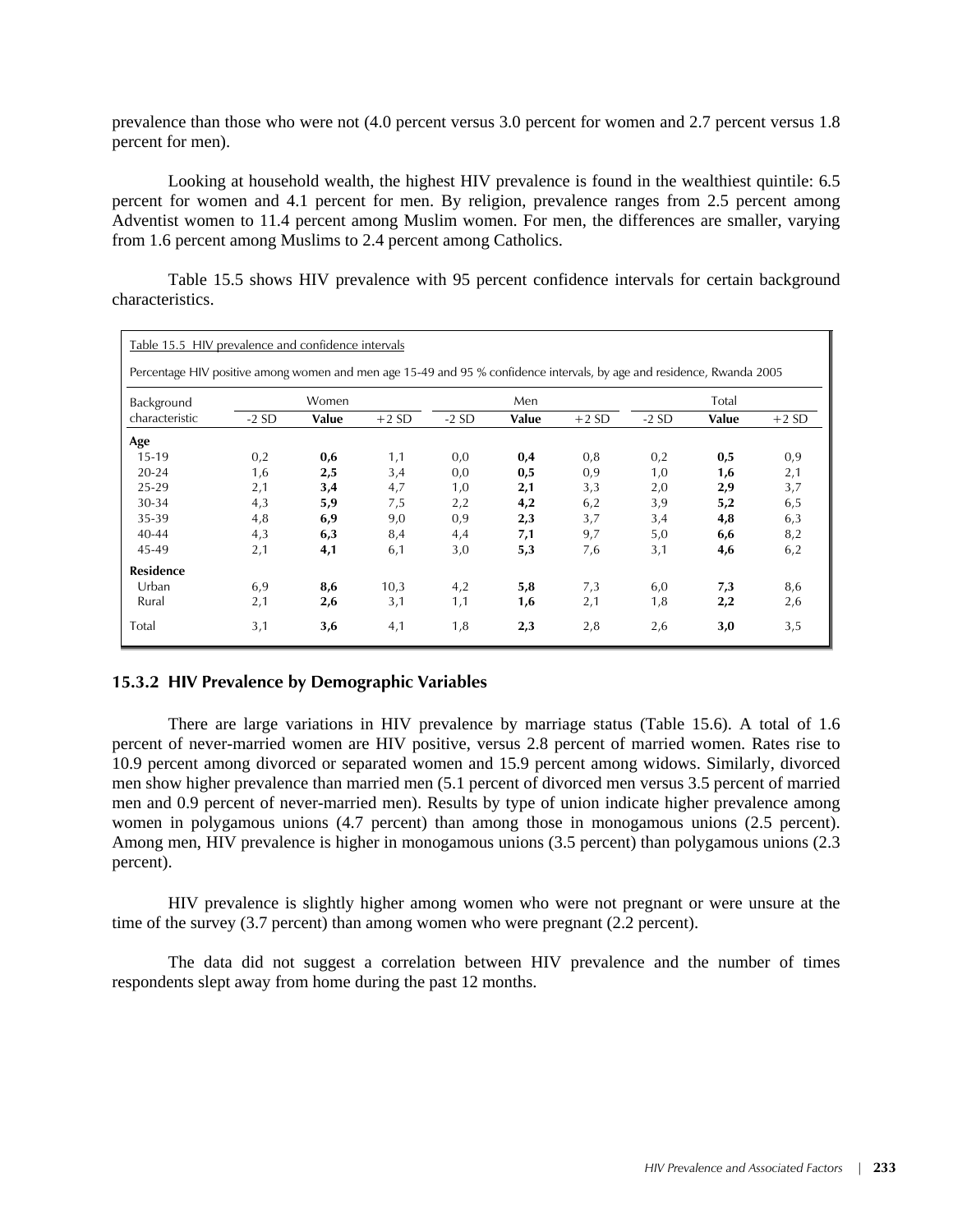Table 15.6 HIV prevalence by sociodemographic characteristics

Percentage HIV positive among women and men age 15-49 who were tested, by sociodemographic characteristics, Rwanda 2005.

|                                    | Women                      |        | Men                        |        | Total                      |        |
|------------------------------------|----------------------------|--------|----------------------------|--------|----------------------------|--------|
| Sociodemographic<br>characteristic | Percentage<br>HIV positive | Number | Percentage<br>HIV positive | Number | Percentage<br>HIV positive | Number |
| <b>Marital status</b>              |                            |        |                            |        |                            |        |
| Never in union                     | 1.6                        | 2,179  | 0.9                        | 2,164  | 1.2                        | 4,343  |
| Ever had sex                       | 4.8                        | 421    | 2.1                        | 826    | 3.0                        | 1,247  |
| Never had sex                      | 0.8                        | 1,758  | 0.2                        | 1,338  | 0.5                        | 3,096  |
| Currently in union                 | 2.8                        | 2,716  | 3.5                        | 2,091  | 3.1                        | 4,807  |
| Widowed                            | 15.9                       | 227    | $\ast$                     | 21     | 15.8                       | 248    |
| Divorced/separated                 | 10.9                       | 519    | 5.1                        | 73     | 10.2                       | 592    |
| <b>Type of union</b>               |                            |        |                            |        |                            |        |
| In polygynous union                | 4.7                        | 325    | 2.3                        | 101    | 4.2                        | 427    |
| Not in polygynous union            | 2.5                        | 2,368  | 3.5                        | 1,987  | 3.0                        | 4,355  |
| Not currently in union             | 4.3                        | 2,925  | 1.2                        | 2,257  | 3.0                        | 5,183  |
| <b>Currently pregnant</b>          |                            |        |                            |        |                            |        |
| Pregnant                           | 2.2                        | 431    | na                         | na     | na                         | na     |
| Not pregnant/not sure              | 3.7                        | 5,224  | na                         | na     | na                         | na     |
| <b>Circumcision status</b>         |                            |        |                            |        |                            |        |
| Circumcised                        | na                         | na     | 3.8                        | 418    | na                         | na     |
| Not circumcised                    | na                         | na     | 2.1                        | 3,909  | na                         | na     |
| Number of times slept away         |                            |        |                            |        |                            |        |
| None                               | 3.2                        | 4,378  | 2.2                        | 3,225  | 2.8                        | 7,603  |
| $1 - 2$                            | 4.6                        | 946    | 2.2                        | 662    | 3.6                        | 1,608  |
| $3 - 4$                            | 6.6                        | 214    | 3.0                        | 237    | 4.7                        | 451    |
| $5+$                               | 3.3                        | 97     | 2.4                        | 208    | 2.7                        | 305    |
| Away for more than one<br>month    |                            |        |                            |        |                            |        |
| Away for more than 1 month         | 3.6                        | 216    | 1.9                        | 342    | 2.6                        | 559    |
| Away always for $<$ 1 month        | 5.0                        | 1,039  | 2.7                        | 738    | 4.0                        | 1,776  |
| Never away                         | 3.2                        | 4,378  | 2.2                        | 3,225  | 2.8                        | 7,603  |
| Birth in the past 3 years          |                            |        |                            |        |                            |        |
| No birth                           | 3.9                        | 3,364  | na                         | na     | na                         | na     |
| Birth and antenatal care           | 2.8                        | 2,162  | na                         | na     | na                         | na     |
| Birth, no antenatal care           | 8.8                        | 130    | na                         | na     | na                         | na     |
| Total <sup>1</sup>                 | 3.6                        | 5,656  | 2.3                        | 4,361  | 3.0                        | 10,016 |

<sup>1</sup> Includes women and men with missing information

## **15.3.3 HIV Prevalence by Sexual Behavior Characteristics**

Overall, HIV prevalence among respondents who have ever had sexual intercourse is estimated at 4.2 percent; 3.3 percent among women and 4.9 percent among men (Table 15.7).

There is no clear correlation between HIV prevalence and age of first sexual intercourse, whether respondent is male or female. Those who had sex before age 16 have the lowest prevalence (4.2 percent for women and 1.4 percent for men) and those whose first intercourse was at age 16-17 have the highest prevalence (5.2 percent for women and 4.6 percent for men).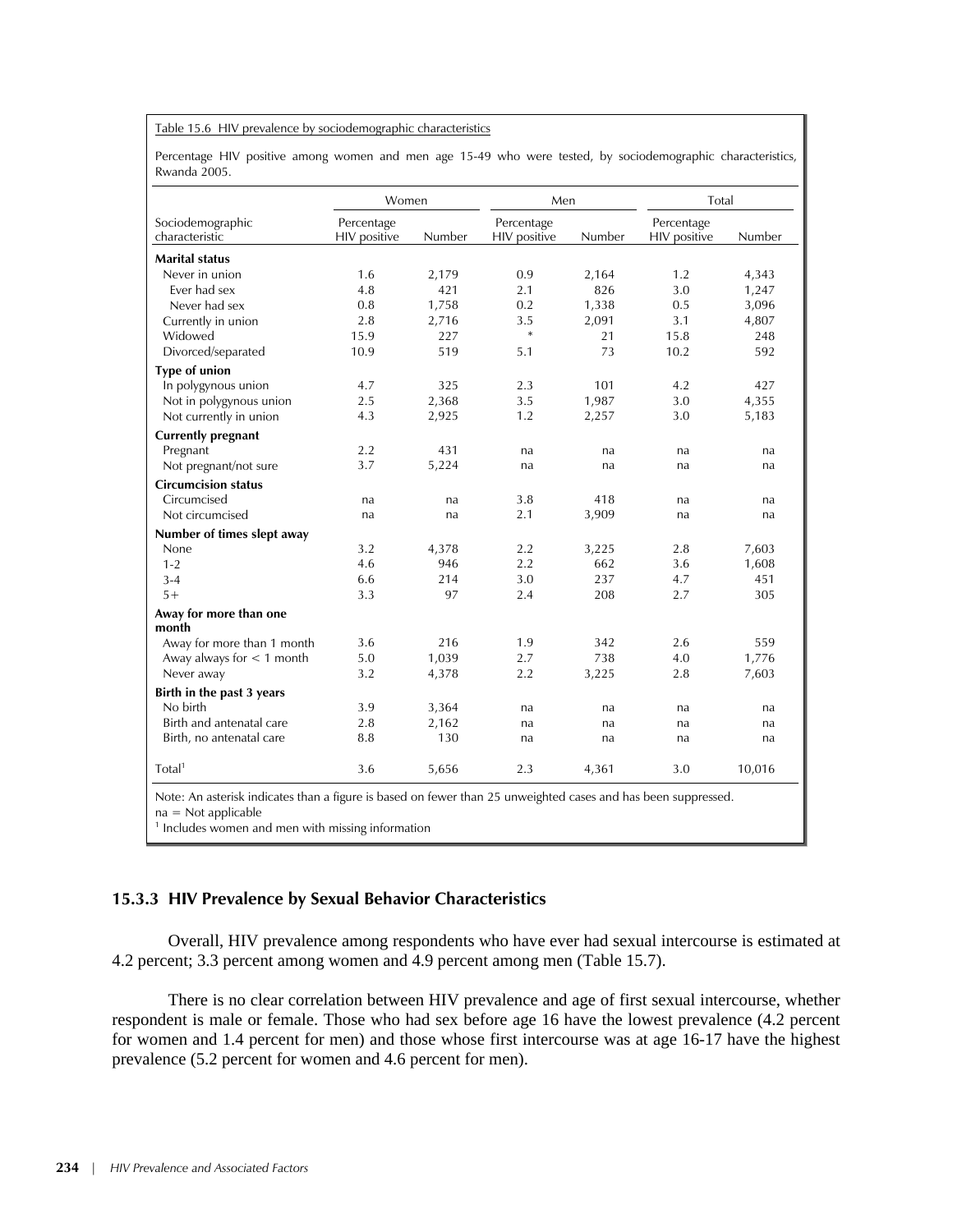#### Table 15.7 HIV prevalence by sexual behavior characteristics

Percentage HIV positive among women and men age 15-49 who ever had sex and were tested for HIV, by sexual behavior characteristics, Rwanda 2005.

|                                                            | Women                      |        | Men                        |        | Total                      |        |
|------------------------------------------------------------|----------------------------|--------|----------------------------|--------|----------------------------|--------|
| Sexual behavior<br>characteristic                          | Percentage<br>HIV positive | Number | Percentage<br>HIV positive | Number | Percentage<br>HIV positive | Number |
| Age at first sex                                           |                            |        |                            |        |                            |        |
| < 15                                                       | 4.2                        | 423    | 1.4                        | 549    | 2.6                        | 973    |
| $15 - 17$                                                  | 5.2                        | 680    | 4.6                        | 400    | 5.0                        | 1,080  |
| 18-19                                                      | 4.7                        | 991    | 3.9                        | 608    | 4.4                        | 1,600  |
| $20+$                                                      | 4.9                        | 1,675  | 3.2                        | 1,442  | 4.1                        | 3,117  |
| Missing                                                    | 6.4                        | 128    | $\ast$                     | 22     | 7.0                        | 150    |
| Higher-risk sex <sup>1</sup> in past 12 months             |                            |        |                            |        |                            |        |
| Had higher-risk sex                                        | 8.2                        | 251    | 2.7                        | 379    | 4.9                        | 630    |
| Had sex, not higher-risk sex                               | 3.0                        | 2,650  | 3.5                        | 1,980  | 3.2                        | 4,630  |
| No sex in past 12 months                                   | 8.9                        | 997    | 2.9                        | 663    | 6.5                        | 1,660  |
| Number of lifetime sexual partners                         |                            |        |                            |        |                            |        |
| 1                                                          | 3.0                        | 2,694  | 1.2                        | 1,154  | 2.4                        | 3,848  |
| $\overline{2}$                                             | 8.1                        | 835    | 2.9                        | 768    | 5.6                        | 1,603  |
| $3 - 4$                                                    | 12.1                       | 302    | 4.2                        | 750    | 6.4                        | 1,052  |
| $5-9$                                                      | 9.1                        | 39     | 7.8                        | 233    | 8.0                        | 272    |
| $10+$                                                      | $\ast$                     | 9      | 11.7                       | 97     | 11.7                       | 106    |
| Number of partners in past 12 months                       |                            |        |                            |        |                            |        |
| 0                                                          | 8.9                        | 997    | 2.9                        | 663    | 6.5                        | 1,660  |
| $\mathbf{1}$                                               | 3.5                        | 2,882  | 3.3                        | 2,238  | 3.4                        | 5120   |
| $2+$                                                       | $\ast$                     | 19     | 4.1                        | 121    | 4.6                        | 140    |
| Number of higher-risk sexual partners<br>in past 12 months |                            |        |                            |        |                            |        |
| $\theta$                                                   | 4.6                        | 3,647  | 3.3                        | 2,643  | 4.1                        | 6,290  |
| $\mathbf{1}$                                               | 8.1                        | 239    | 2.6                        | 356    | 4.8                        | 595    |
| $2+$                                                       | $\ast$                     | 13     | $\ast$                     | 22     | (7.1)                      | 35     |
| Paid for sex in past 12 months                             |                            |        |                            |        |                            |        |
| Yes                                                        | na                         | na     | (6.3)                      | 38     | na                         | na     |
| No                                                         | na                         | na     | 3.2                        | 2,984  | na                         | na     |
| Any condom use                                             |                            |        |                            |        |                            |        |
| Ever used condom                                           | 15.5                       | 157    | 7.5                        | 543    | 9.3                        | 700    |
| Never used condom                                          | 4.4                        | 3,741  | 2.3                        | 2,479  | 3.6                        | 6,220  |
| Condom use at last sex in past 12 months                   |                            |        |                            |        |                            |        |
| Used a condom                                              | 23.4                       | 88     | 12.8                       | 140    | 16.9                       | 228    |
| Did not use a condom                                       | 2.9                        | 2,813  | 2.8                        | 2,219  | 2.8                        | 5,032  |
| Condom use at last higher-risk sex in<br>past 12 months    |                            |        |                            |        |                            |        |
| Used a condom                                              | 15.9                       | 56     | 4.2                        | 142    | 7.5                        | 198    |
| Did not use a condom                                       | 6.0                        | 195    | 1.7                        | 236    | 3.7                        | 431    |
| Total                                                      | 4.9                        | 3,898  | 3.3                        | 3,022  | 4.2                        | 6,920  |

Note: An asterisk indicates that an figure is based on fewer than 25 unweighted cases and has been suppressed. Figures in parentheses are based on 25-49 unweighted cases. Total includes respondents with missing information on sexual behavior. na = Not applicable

<sup>1</sup> Sex with a person who is neither married to nor lives with the respondent

Table 15.7 also shows prevalence rates by whether the respondent engaged in higher-risk sexual intercourse. Paradoxically, it is not only women who have engaged in higher-risk sex, but also those who had no intercourse in the past 12 months that prevalence rates are the highest (8.2 percent and 8.9 percent, respectively). Among male respondents, prevalence is slightly higher among those who engaged in sex but not higher-risk sex (3.5 percent) in the past 12 months, compared with men who had higher-risk sex or no sex at all (less than 3 percent).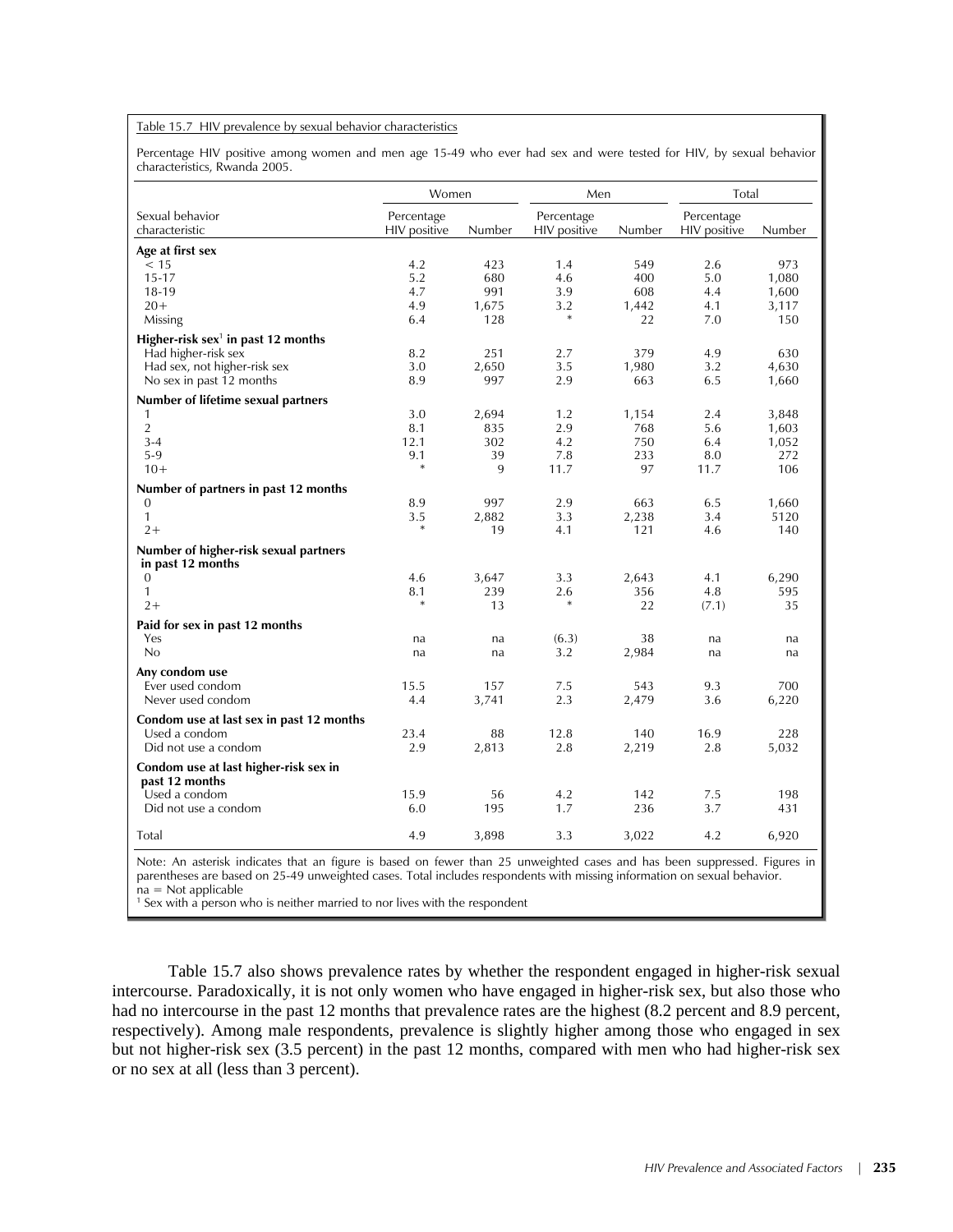Generally, HIV prevalence increases with increasing number of lifetime sexual partners. Thus, prevalence varies from 1.2 percent for men who have had only one partner during their life to 4.2 percent for those who have had 3-4 partners, to 11.7 percent for those who have had at least 10 partners. For women, prevalence increases from 3.0 percent for those who have had one sexual partner during their life to 12.1 percent to those who have had 3-4 partners.

Paradoxically, HIV prevalence is 8.9 percent among women who have had no sexual partner in the past 12 months and 3.5 percent among those who have had only one partner. In contrast, the prevalence among men who have had two partners during the past 12 months is 4.1 percent, higher than among those who have had a single partner (3.3 percent) or those who have had no partners (2.9 percent). Women who engage in higher-risk sex tend to have higher HIV prevalence: 8.1 percent among women who have had a higher-risk partner during the past 12 months and 4.6 percent among those who have not.

Regarding condom use during the past year—whether at the last sexual intercourse or at the last higher-risk sexual intercourse—it can be seen that HIV prevalence is higher among male and female condom users than among those who have not used condoms. It is difficult to establish the exact relationship between condom use and HIV. Condoms could be used by those who are HIV negative to protect themselves from the disease, but they could also be used by those who are seropositive to protect their partners. It is the latter pattern that emerges from the RDHS-III data.

### **15.3.4 HIV Prevalence among Youth**

Table 15.8 shows HIV prevalence among youth age 15-24 by sociodemographic and sexual behavioral characteristics. Prevalence among youth gives an indication of the level of recent infections and is an indirect estimate of the number of new cases.

HIV prevalence among youth age 15-24 is estimated at 1.0 percent. This figure varies from 1.5 percent among women to 0.4 percent among men, which gives a ratio of infection of 3.8 between women and men. In other words, 380 women in this age group are infected for every 100 men. This ratio is 2.4 times higher than that of the combined 15-49 age group.

Overall, the results in Table 15.8 indicate an increase in seroprevalence by age up through 20-22 years, the age group with the highest rate (1.7 percent). Subsequently, rates begin to decrease among the 23-24 age group (1.4 percent). Whatever the age group, prevalence among women is always higher than prevalence among men. It increases less rapidly among young men and never surpasses 1 percent; the highest level is among men age 18-19 (0.8 percent). Among women, prevalence is highest in the 20-22 age group (2.7 percent). The ratio is particularly high in this age group (6.8).

HIV prevalence is higher in urban areas than rural areas (2.7 percent versus 1.7 percent). The differences are seen for both sexes. Across regions, seroprevalence among young women ranges from 0.5 percent in the South province to 4.2 percent in the city of Kigali. For young men, HIV prevalence is the highest in the city of Kigali (1.4 percent). Note that in the North province, seroprevalence is higher among young men (1.1 percent) than young women in the same age group (0.8 percent).

By marital status, the highest prevalence is among women who are separated, divorced, or widowed (3.8 percent versus 1.2 percent for married women and 1.7 percent of never-married women). Noteworthy is the 1.6 percent of young never-married women who reported never having had sex but are nonetheless HIV positive. The finding indicates that they were infected by another means or they falsely reported not having had sex.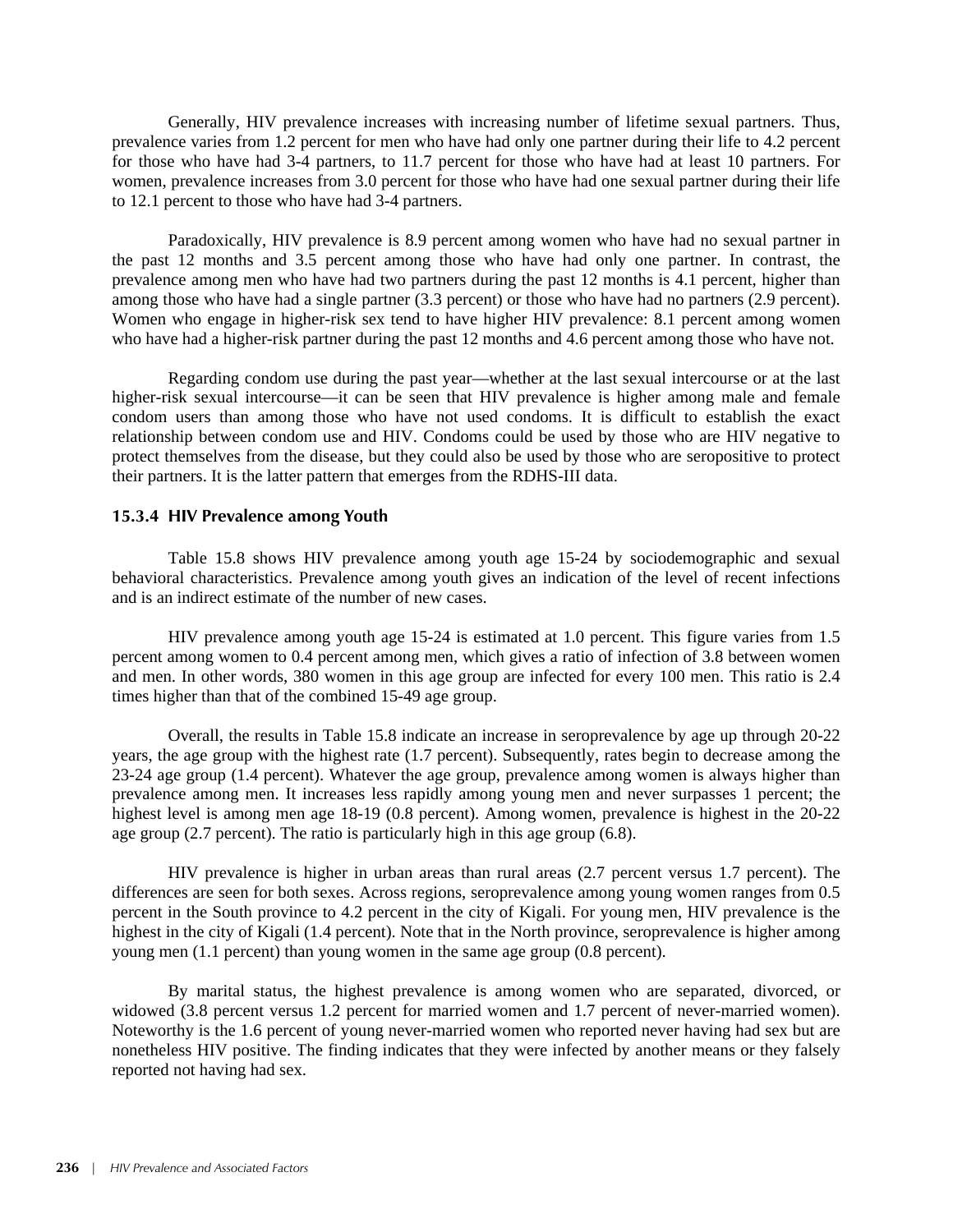|                                             | Women                      |        | Men                        |        | Total                      |        |
|---------------------------------------------|----------------------------|--------|----------------------------|--------|----------------------------|--------|
| Background characteristic                   | Percentage<br>HIV positive | Number | Percentage<br>HIV positive | Number | Percentage<br>HIV positive | Number |
| Age                                         |                            |        |                            |        |                            |        |
| $15 - 17$                                   | 0.3                        | 826    | 0.2                        | 691    | 0.3                        | 1,517  |
| 18-19                                       | 1.2                        | 490    | 0.8                        | 396    | 1.0                        | 887    |
| 20-22                                       | 2.7                        | 720    | 0.4                        | 611    | 1.7                        | 1,331  |
| 23-24                                       | 2.2                        | 421    | 0.5                        | 328    | 1.4                        | 749    |
| Residence                                   |                            |        |                            |        |                            |        |
| Urban                                       | 3.9                        | 431    | 1.1                        | 348    | 2.7                        | 779    |
| Rural                                       | 1.0                        | 2,027  | 0.3                        | 1,678  | 0.7                        | 3,705  |
| Province                                    |                            |        |                            |        |                            |        |
| Kigali city                                 | 4.2                        | 271    | 1.4                        | 224    | 2.9                        | 495    |
| South                                       | 0.5                        | 616    | 0.0                        | 544    | 0.3                        | 1,161  |
| West                                        | 2.2                        | 656    | 0.4                        | 487    | 1.4                        | 1,143  |
| North                                       | 0.8                        | 409    | 1.1                        | 344    | 0.9                        | 754    |
| East                                        | 0.9                        | 505    | 0.0                        | 427    | 0.5                        | 932    |
| <b>Marital status</b>                       |                            |        |                            |        |                            |        |
| Never married                               | 1.7                        | 1,145  | 0.4                        | 1,850  | 0.9                        | 2,995  |
| Ever had sex                                | 1.9                        | 429    | 0.9                        | 621    | 1.3                        | 1,050  |
| Never had sex                               | 1.6                        | 716    | 0.2                        | 1,229  | 0.7                        | 1,946  |
| Currently in union                          | 1.2                        | 1,251  | 0.5                        | 166    | 1.1                        | 1,418  |
| Divorced/separated/widowed                  | 3.8                        | 61     | $\ast$                     | 10     | 3.8                        | 71     |
| Relative age of first sexual partner        |                            |        |                            |        |                            |        |
| $10+$ years older                           | (10.4)                     | 38     | na                         | na     | na                         | na     |
| <10 years older/same age/younger/don't know | 1.4                        | 2,419  | na                         | na     | na                         | na     |
| Higher-risk intercourse in past 12 months   |                            |        |                            |        |                            |        |
| Had higher-risk intercourse                 | 3.3                        | 108    | 1.5                        | 171    | 2.2                        | 279    |
| Had intercourse, not higher risk            | 2.9                        | 514    | 0.5                        | 164    | 2.3                        | 679    |
| No sexual intercourse in last 12 months     | 1.0                        | 1,835  | 0.3                        | 1,691  | 0.7                        | 3,526  |
| Number of sexual partners in past 12 months |                            |        |                            |        |                            |        |
| 0                                           | 1.0                        | 1,835  | 0.3                        | 1,691  | 0.7                        | 3,526  |
| $\mathbf{1}$                                | 3.0                        | 618    | 1.1                        | 320    | 2.3                        | 938    |
| $2+$                                        | *                          | 5      | *                          | 15     | *                          | 20     |
| Number of higher-risk partners in past      |                            |        |                            |        |                            |        |
| 12 months                                   |                            |        |                            |        |                            |        |
| $\mathbf{0}$                                | 1.4                        | 2,349  | 0.3                        | 1,855  | 0.9                        | 4,204  |
| $\mathbf{1}$<br>$2+$                        | 3.4<br>$\ast$              | 105    | 1.6<br>$\ast$              | 160    | 2.3<br>$\ast$              | 265    |
|                                             |                            | 4      |                            | 11     |                            | 15     |
| Condom use                                  |                            |        |                            |        |                            |        |
| Ever used a condom                          | 7.3                        | 51     | 2.1                        | 163    | 3.4                        | 214    |
| Never used a condom                         | 1.4                        | 2,407  | 0.3                        | 1,863  | 0.9                        | 4,270  |
| Condom use at last sex in past 12 months    |                            |        |                            |        |                            |        |
| Used condom at last sex                     | (11.7)                     | 38     | 1.5                        | 63     | 5.3                        | 102    |
| Did not use condom                          | 2.4                        | 584    | 0.9                        | 272    | 1.9                        | 856    |
| Condom use at first sex                     |                            |        |                            |        |                            |        |
| Used a condom                               | 5.9                        | 54     | 1.4                        | 92     | 3.0                        | 146    |
| Did not use a condom                        | 1.4                        | 2,403  | 0.4                        | 1,934  | 1.0                        | 4,338  |
| Total                                       | 1.5                        | 2,458  | 0.4                        | 2,026  | 1.0                        | 4,484  |

Seroprevalence is higher among respondents who engaged in higher-risk sex, especially women

(3.3 percent versus 1.5 percent for men). At the same time, it should be noted that among both men and women, prevalence is higher for those using condoms than for those not using condoms; this difference is greater among young women (7.3 percent using condoms versus 1.4 percent not using condoms) than among young men (2.1 percent versus 0.3 percent).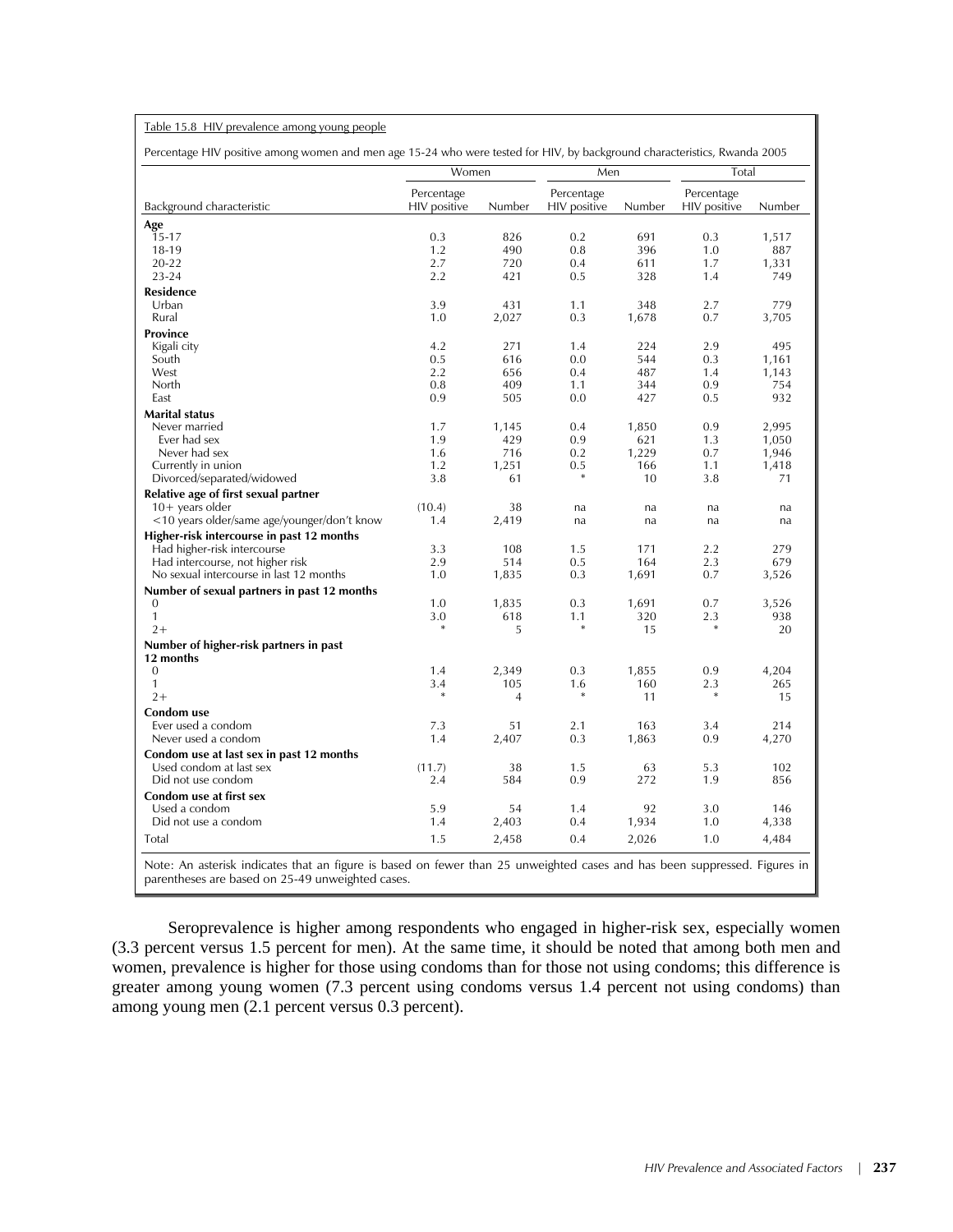#### **15.3.5 HIV Prevalence and Other Risk Factors**

Table 15.9 shows STI prevalence for women and men who have ever had and whether the respondent was tested for HIV before the survey. HIV prevalence is markedly higher among those who reported they already had an STI or symptoms of an STI. Among women who reported having an STI or symptoms of an STI in the past 12 months, HIV prevalence is 18.1 percent compared with 4.2 percent among those who reported that they did not have an STI or symptoms of an STI. For men who reported having an STI or symptoms of an STI in the past 12 months, prevalence is 9.9 percent versus 3.0 percent for those who have not had an STI or symptoms of an infection.

Table 15.9 HIV prevalence by other characteristics

Percentage HIV positive among women and men age 15-49 who ever had sex and who were tested, by other characteristics, Rwanda 2005

|                                                     | Women                                |        | Men                                  |        | Total                                |        |
|-----------------------------------------------------|--------------------------------------|--------|--------------------------------------|--------|--------------------------------------|--------|
| Characteristic                                      | Percentage<br><b>HIV</b><br>positive | Number | Percentage<br><b>HIV</b><br>positive | Number | Percentage<br><b>HIV</b><br>positive | Number |
| Sexually transmitted infection<br>in past 12 months |                                      |        |                                      |        |                                      |        |
| Had STI or STI symptom                              | 18.1                                 | 204    | 9.9                                  | 83     | 15.7                                 | 287    |
| No STI, no symptoms                                 | 4.2                                  | 3,646  | 3.0                                  | 2,907  | 3.7                                  | 6,554  |
| <b>HIV</b> testing status                           |                                      |        |                                      |        |                                      |        |
| <b>Fver tested</b>                                  | 9.5                                  | 665    | 4.3                                  | 826    | 6.6                                  | 1,492  |
| Received results                                    | 10.0                                 | 603    | 4.2                                  | 759    | 6.8                                  | 1,362  |
| Did not receive results                             | 4.5                                  | 62     | 5.5                                  | 67     | 5.0                                  | 129    |
| Never tested                                        | 3.9                                  | 2,690  | 2.8                                  | 2,183  | 3.4                                  | 4,873  |
| Total <sup>1</sup>                                  | 4.9                                  | 3,898  | 3.3                                  | 3,022  | 4.2                                  | 6,920  |

HIV prevalence among men who had never been tested previously for HIV is lower than among women (2.8 percent and 3.9 percent, respectively).

Table 15.10 provides additional information about the relation between a previous HIV test and the respondent's HIV status. This is useful for measuring infected respondents' knowledge of their HIV status prior to the HIV test done during the RDHS-III.

Among seropositive women, more than half (56.2 percent) did not know their status because they had never been tested for HIV before the survey. Among seropositive men, 66 percent did not know their status, either because they had never been tested (62 percent), or, if they had been, had never received their results (3.7 percent). Although the proportion of women and men who are aware of their HIV status is higher among seropositive respondents (31.3 percent and 31.6 percent, respectively) than among the HIV negative respondents (12.3 percent for women and 19.5 percent for men), a large proportion of those infected with HIV do not know they carry the virus and should therefore take the necessary measures to avoid transmitting the infection.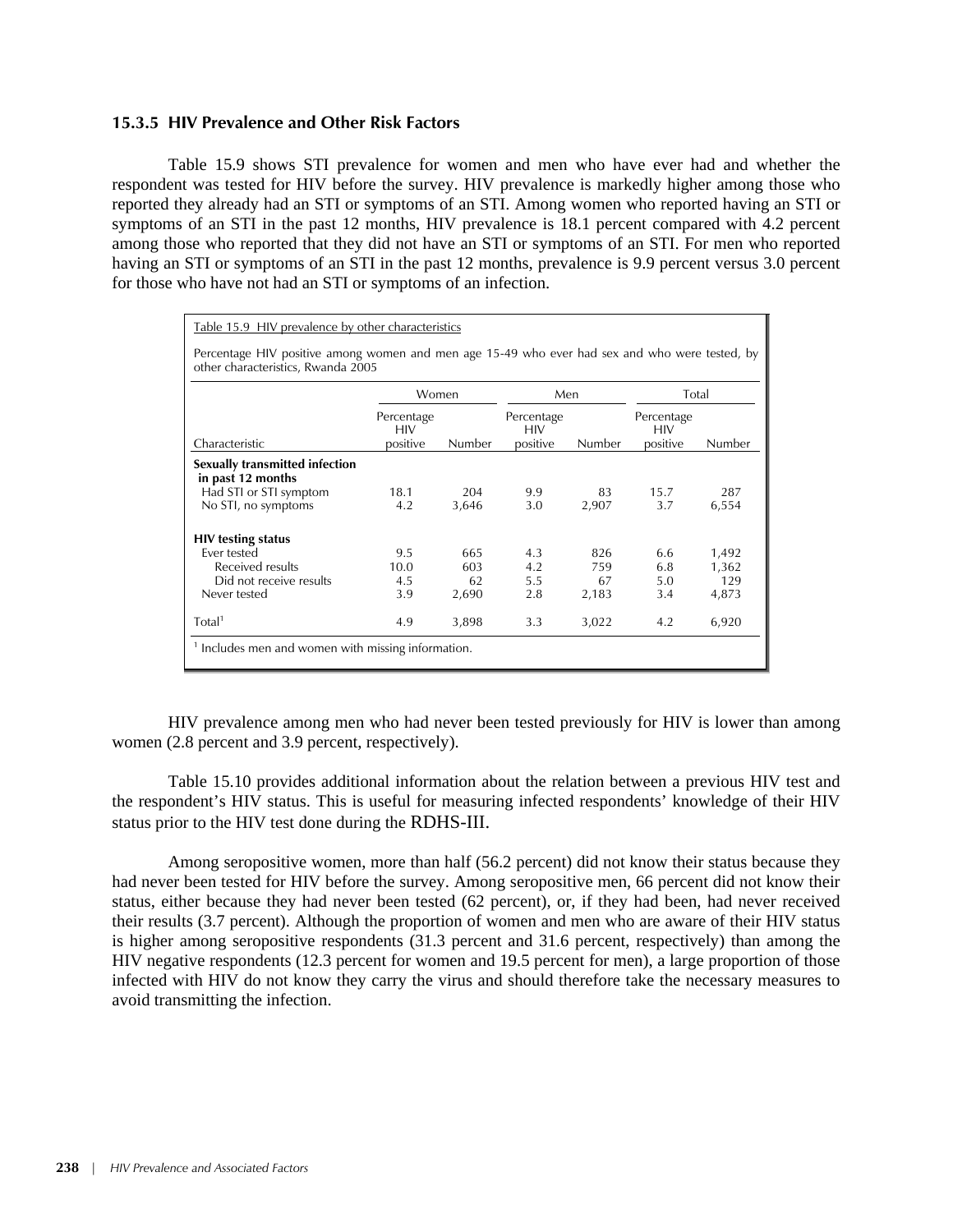Table 15.10 Prior HIV testing by HIV status

Percent distribution of women and men age 15-49 who were tested for HIV by whether they were tested prior to the survey, and whether they received the test results, according to HIV status (positive or negative), Rwanda 2005

| HIV testing                                                   | Women        |                |              | Men            | Total        |                                                                               |
|---------------------------------------------------------------|--------------|----------------|--------------|----------------|--------------|-------------------------------------------------------------------------------|
| prior to the survey                                           |              |                |              |                |              | HIV positive HIV negative HIV positive HIV negative HIV positive HIV negative |
| Previously tested and received results<br>of last test        | 31.3         | 12.3           | 31.6         | 19.5           | 31.4         | 15.4                                                                          |
| Previously tested and did not receive<br>results of last test | 0.0          | 0.0            | 3.7          | 1.4            | 1.2          | 0.6                                                                           |
| Not previously tested                                         | 56.2         | 76.8           | 62.4         | 78.5           | 58.3         | 77.5                                                                          |
| Missing                                                       | 12.5         | 11.0           | 2.3          | 0.6            | 9.1          | 6.4                                                                           |
| Total<br>Number                                               | 100.0<br>204 | 100.0<br>5,451 | 100.0<br>101 | 100.0<br>4,260 | 100.0<br>305 | 100.0<br>9,711                                                                |

#### **15.3.6 HIV Prevalence and Male Circumcision**

The RDHS-III included questions on whether men had been circumcised. These data can be used to examine possible relationships between HIV prevalence and male circumcision. Among men age 15 to 59 who were tested for HIV, 9 percent had been circumcised.

Table 15.11 indicates higher prevalence of HIV among circumcised males (3.5 percent) than among uncircumcised males (2.1 percent). This pattern is found for all sociodemographic variables, except urban residence, where prevalence among circumcised men (5.0 percent) is slightly lower than among uncircumcised men (5.7 percent).

#### **15.3.7 HIV Prevalence among Couples**

Table 15.12 presents HIV prevalence rates for couples living together, and in which both partners were tested. HIV status was obtained of both partners in a total of 2,231 couples.

In 96.0 percent of couples both spouses were HIV negative and in 1.7 percent of couples both spouses were positive. The percentage of couples in which both partners tested positive is especially high in urban areas (5.2 percent), in Kigali (4.5 percent) among couples having at least a secondary education (5.0 percent), and among couples in the wealthiest quintile (4.4 percent).

| Table 15.11 HIV prevalence by male circumcision |  |  |
|-------------------------------------------------|--|--|
|                                                 |  |  |

Among men age 15-59 who were tested for HIV, the percentage HIV positive by whether circumcised, according to background characteristics, Rwanda 2005

|                                                                                                                                          | Circumcised |        | Uncircumcised |        |
|------------------------------------------------------------------------------------------------------------------------------------------|-------------|--------|---------------|--------|
|                                                                                                                                          | Percentage  |        | Percentage    |        |
| Background                                                                                                                               | <b>HIV</b>  |        | <b>HIV</b>    |        |
| characteristic                                                                                                                           | positive    | Number | positive      | Number |
| Age                                                                                                                                      |             |        |               |        |
| $15-19$                                                                                                                                  | 2.1         | 82     | 0.1           | 994    |
| $20 - 24$                                                                                                                                | 0.0         | 82     | 0.5           | 849    |
| 25-29                                                                                                                                    | 4.9         | 76     | 1.8           | 548    |
| 30-34                                                                                                                                    | 3.1         | 61     | 4.2           | 432    |
| 35-39                                                                                                                                    | (0.0)       | 39     | 2.5           | 391    |
| $40 - 44$                                                                                                                                | (19.6)      | 39     | 5.7           | 359    |
| 45-49                                                                                                                                    | (2.0)       | 39     | 5.7           | 336    |
| 50-54                                                                                                                                    | *           | 20     | 1.9           | 238    |
| 55-59                                                                                                                                    | $\ast$      | 10     | 0.9           | 132    |
| <b>Education</b>                                                                                                                         |             |        |               |        |
| No education                                                                                                                             | (5.6)       | 45     | 2.4           | 781    |
| Primary                                                                                                                                  | 1.7         | 222    | 1.8           | 2,679  |
| Secondary or higher                                                                                                                      | 5.2         | 182    | 2.6           | 818    |
| Religion                                                                                                                                 |             |        |               |        |
| Catholic                                                                                                                                 | 4.7         | 181    | 2.1           | 2,222  |
| Protestant                                                                                                                               | 4.3         | 142    | 2.1           | 1,406  |
| Adventist                                                                                                                                | 0.0         | 52     | 2.1           | 521    |
| Muslim                                                                                                                                   | 2.2         | 65     | (0.0)         | 25     |
| Other/missing                                                                                                                            | $\ast$      | 7      | 1.1           | 105    |
| <b>Residence</b>                                                                                                                         |             |        |               |        |
| Urban                                                                                                                                    | 5.0         | 210    | 5.7           | 609    |
| Rural                                                                                                                                    | 2.2         | 239    | 1.5           | 3,669  |
| <b>Total 15-59</b>                                                                                                                       | 3.5         | 449    | 2.1           | 4,278  |
| Note: An asterisk indicates that an figure is based on fewer than 25<br>unweighted cases and has been suppressed. Figures in parentheses |             |        |               |        |

are based on 25-49 unweighted cases.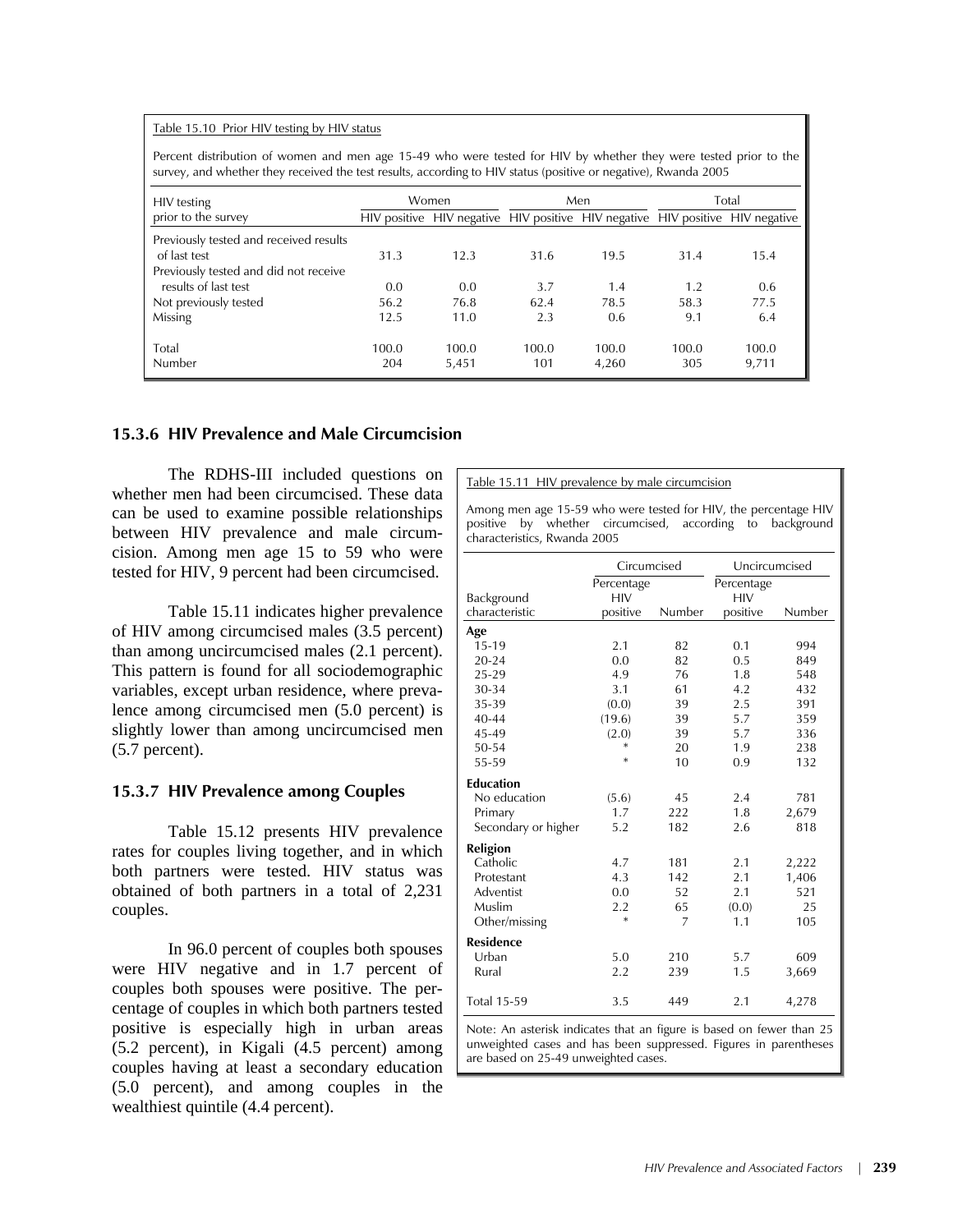#### Table 15.12 HIV prevalence among couples

Percent distribution of couples living in the same household, both of whom were tested for HIV, by HIV status, according to background characteristics, Rwanda 2005

| Background<br>characteristic                                            | <b>Both HIV</b><br>positive | Man HIV<br>positive, woman<br>HIV negative | Woman HIV<br>positive, man<br>HIV negative | <b>Both HIV</b><br>negative | Total          | Number       |
|-------------------------------------------------------------------------|-----------------------------|--------------------------------------------|--------------------------------------------|-----------------------------|----------------|--------------|
| Woman's age                                                             |                             |                                            |                                            |                             |                |              |
| 15-19                                                                   | (0.0)                       | (0.0)                                      | (0.0)                                      | (100.0)                     | (100.0)        | 25           |
| 20-29                                                                   | 1.7                         | 1.1                                        | 0.7                                        | 96.6                        | 100.0          | 908          |
| 30-39                                                                   | 2.2                         | 1.7                                        | 0.9                                        | 95.3                        | 100.0          | 800          |
| 40-49                                                                   | 1.3                         | 1.7                                        | 1.1                                        | 95.9                        | 100.0          | 498          |
| Man's age                                                               |                             |                                            |                                            |                             |                |              |
| 15-19                                                                   | $\ast$                      | $\ast$                                     | $\ast$                                     | $\ast$                      | $\ast$         | 2            |
| 20-29                                                                   | 1.3                         | 0.4                                        | 0.5                                        | 97.8                        | 100.0          | 538          |
| 30-39                                                                   | 1.3                         | 1.1                                        | 0.5                                        | 97.1                        | 100.0          | 792          |
| $40 - 49$                                                               | 3.2                         | 2.7                                        | 0.6                                        | 93.5                        | 100.0          | 681          |
| 50-59                                                                   | 0.0                         | 0.8                                        | 3.8                                        | 95.3                        | 100.0          | 218          |
|                                                                         |                             |                                            |                                            |                             |                |              |
| Age difference between partners                                         |                             |                                            |                                            | 95.4                        |                | 278          |
| Woman older                                                             | 2.0                         | 1.8                                        | 0.8                                        | 97.2                        | 100.0          | 992          |
| Same age/man older by 0-4 years                                         | 1.3<br>1.4                  | 0.9<br>1.4                                 | 0.5<br>0.7                                 | 96.5                        | 100.0<br>100.0 |              |
| Man older by 5-9 years                                                  |                             |                                            |                                            |                             |                | 586          |
| Man older by 10-14 years                                                | 3.4                         | 2.5                                        | 0.4                                        | 93.8                        | 100.0          | 225          |
| Man older by $15+$ years                                                | 2.8                         | 2.2                                        | 4.3                                        | 90.6                        | 100.0          | 149          |
| <b>Marital status</b>                                                   |                             |                                            |                                            |                             |                |              |
| Married                                                                 | 1.7                         | 1.2                                        | 0.7                                        | 96.4                        | 100.0          | 1,363        |
| Living together                                                         | 1.8                         | 1.7                                        | 1.1                                        | 95.4                        | 100.0          | 868          |
| Type of union                                                           |                             |                                            |                                            |                             |                |              |
| Monogamous                                                              | 1.7                         | 1.3                                        | 0.7                                        | 96.2                        | 100.0          | 1,995        |
| Polygynous                                                              | 1.4                         | 1.3                                        | 2.0                                        | 95.3                        | 100.0          | 223          |
| <b>Residence</b>                                                        |                             |                                            |                                            |                             |                |              |
| Urban                                                                   | 5.2                         | 3.7                                        | 2.5                                        | 88.7                        | 100.0          | 285          |
| Rural                                                                   | 1.2                         | 1.1                                        | 0.6                                        | 97.1                        | 100.0          | 1,946        |
| <b>Province</b>                                                         |                             |                                            |                                            |                             |                |              |
| Kigali city                                                             | 4.5                         | 3.9                                        | 1.9                                        | 89.7                        | 100.0          | 145          |
| South                                                                   | 2.0                         | 1.3                                        | 0.4                                        | 96.3                        | 100.0          | 569          |
| West                                                                    | 2.2                         | 1.5                                        | 0.7                                        | 95.7                        | 100.0          | 597          |
| North                                                                   | 0.8                         | 0.2                                        | 0.2                                        | 98.8                        | 100.0          | 426          |
| East                                                                    | 0.9                         | 1.8                                        | 1.7                                        | 95.5                        | 100.0          | 493          |
| <b>Woman's education</b>                                                |                             |                                            |                                            |                             |                |              |
| None                                                                    | 1.2                         | 1.1                                        | 1.1                                        | 96.7                        | 100.0          | 637          |
| Primary                                                                 | 1.3                         | 1.2                                        | 0.8                                        | 96.7                        | 100.0          | 1,135        |
| Secondary or higher                                                     | 3.6                         | 2.4                                        | 0.5                                        | 93.5                        | 100.0          | 459          |
|                                                                         |                             |                                            |                                            |                             |                |              |
| Man's education                                                         |                             |                                            |                                            |                             |                |              |
| None                                                                    | 0.3                         | 0.2                                        | 0.8                                        | 98.7                        | 100.0          | 400          |
| Primary                                                                 | 1.6                         | 2.0                                        | 0.9                                        | 95.5                        | 100.0          | 1,555        |
| Secondary or higher                                                     | 5.0                         | 0.0                                        | 1.0                                        | 94.1                        | 100.0          | 216          |
| Wealth quintile                                                         |                             |                                            |                                            |                             |                |              |
| Lowest                                                                  | 0.9                         | 0.8                                        | 0.2                                        | 98.2                        | 100.0          | 449          |
| Second                                                                  | 1.7                         | 0.4                                        | 0.2                                        | 97.6                        | 100.0          | 465          |
| Middle                                                                  | 1.0                         | 1.4                                        | 0.7                                        | 97.0                        | 100.0          | 459          |
| Fourth                                                                  | 1.3                         | 2.0                                        | 1.5                                        | 95.2                        | 100.0          | 499          |
| Highest                                                                 | 4.4                         | 2.7                                        | 1.8                                        | 91.1                        | 100.0          | 359          |
| Total <sup>1</sup>                                                      | 1.7                         | 1.4                                        | 0.8                                        | 96.0                        | 100.0          | 2,231        |
| $\sim$ 1.0 $\sim$ 1.0 $\sim$<br>$\sim$<br>$\mathbf{1}$ and $\mathbf{1}$ | $\sim$ $\sim$               | $\epsilon$<br>- 11                         | $-1.1 - 1.1$                               |                             |                | $\mathbf{r}$ |

Note: An asterisk indicates that an figure is based on fewer than 25 unweighted cases and has been suppressed. Figures in parentheses are based on 25-49 unweighted cases. <sup>1</sup> Includes men and women with missing information

In 2.2 percent of cases, only one of the partners was seropositive. In some of these discordant couples the woman was seropositive (0.8 percent), but in most cases it was the man who was seropositive (1.4 percent).